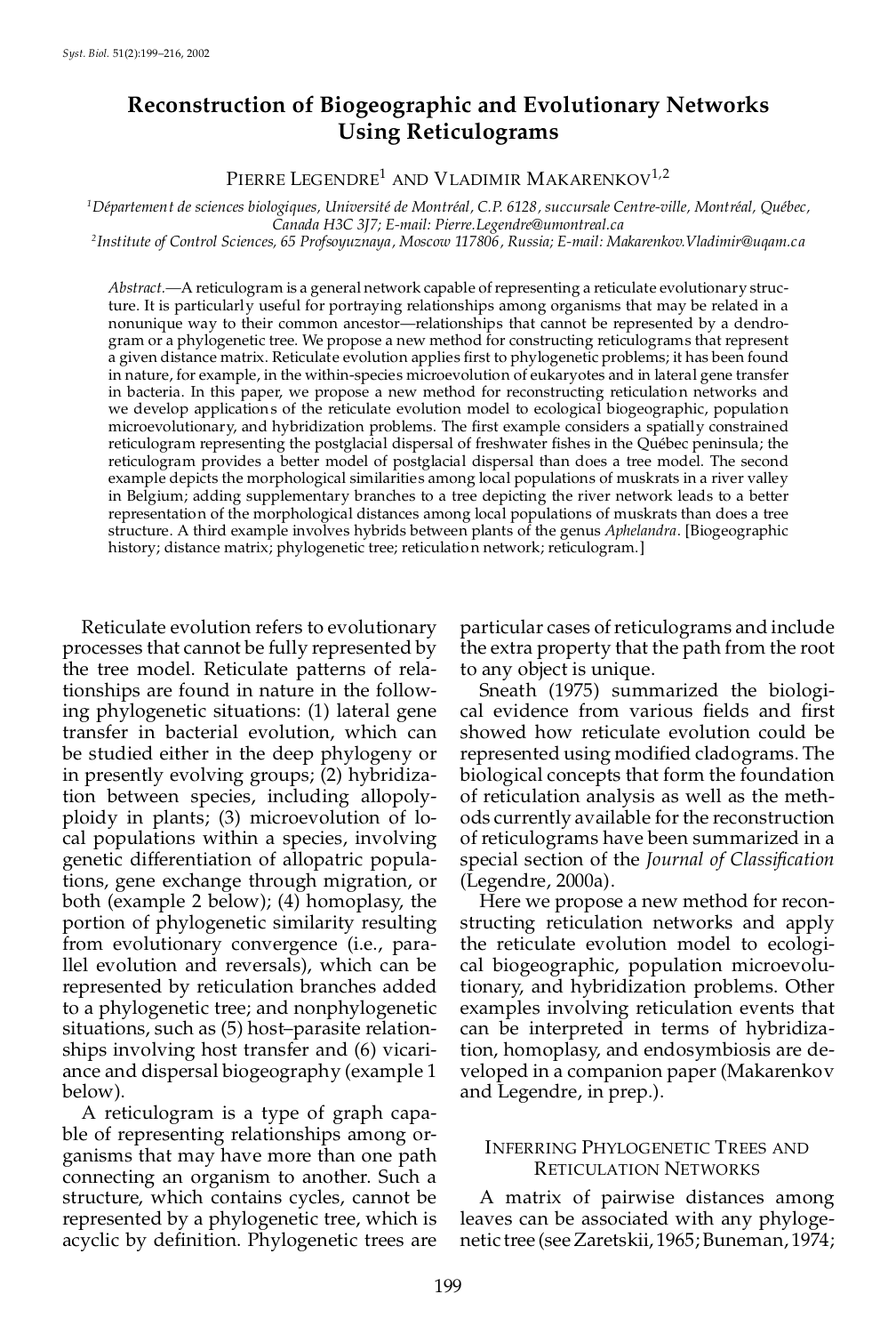Lapointe and Legendre, 1992). Such a matrix is called a tree distance matrix. Let *dij* denote the value of the tree distance between a pair of taxa *i* and *j* corresponding to leaves *i* and *j* of the tree. The condition known as the four-point condition or additive inequality, which characterizes phylogenetic trees, is the following:

$$
d_{ij} + d_{kl} = \max \{ d_{ik} + d_{jl} ; d_{il} + d_{jk} \},
$$
  
for (all *i*, *j*, *k*, and *l*) (1)

A phylogenetic tree uniquely defines a set of distances *d* that satisfy the four-point condition. Inversely, whenever a set of distances *d* satisfies this condition, it defines a unique phylogenetic tree.

Because in practice raw empirical data rarely satisfy the four-point condition, a phylogenetic tree representation has to be inferred by using an appropriate fitting method. A wide variety of methods allow reconstruction of phylogenetic trees from a given distance matrix; for an overview, see, for example, Barthélemy and Guénoche (1991) or Swofford et al. (1996). Each method approximates the observed distance matrix according to a stated criterion. The most popular estimation criteria are (weighted) least squares, neighbor-joining, maximum likelihood, and maximum parsimony.

We will use the least-squares criterion in the present study: it is appropriate for the task; it is the most widely used criterion for statistical estimation; and it is often computationally faster than methods based on par simony or maximum likelihood. The problem of fitting a phylogenetic tree to a distance matrix according to least squares was shown to be NP-hard by Day (1987, 1996). This re sult has stimulated the development of sev eral heuristic approaches allowing inference of tree topologies in polynomial time.

Several authors have proposed algorithms for the representation of empirical distances among taxa by using general network mod els instead of phylogenetic trees (for exam ple, Feger and Bien, 1982; Feger and Droge, 1984; Orth, 1988; Klauer, 1988, 1989; Klauer and Carroll, 1989, 1995). In such network models, the taxa are represented by the nodes of a weighted graph. The minimum path-length distances between pairs of taxa approximate the empirical distances. For example, Klauer and Carroll (1989, 1995) designed an algorithm for constructing a least-squares representation of a distance matrix by a general network with a fixed number of branches, a constraint that would not be appropriate for reticulation analysis. Their procedure fits a network with a specified number of branches so that the minimum path-length distances optimally ap proximate the observed data. Readers are referred to De Soete and Carroll (1996) for an overview of the general network fitting techniques.

Lapointe (2000) reviewed four distance based methods that can be used to account for reticulation events. Pyramids (Diday and Bertrand, 1986) and weak hierarchies (Bandelt and Dress, 1989) are techniques de veloped to fit dendrograms with overlapping clusters; they can be used for classification but are ill-adapted to phylogenetic analysis. The concept of weak clusters, leading to the construction of a weak hierarchy for an em pirical similarity matrix, was proposed by Bandelt and Dress (1989). Their weak hier archy clustering technique can be used to represent an additive tree structure that contains some ambiguous solutions. Weak hi erarchies allow one to refrain from resolving conflicting features right away, as would be required when producing a standard den drogram. Subsequent investigation of weak clusters by Bandelt and Dress (1992a, 1992b), Bandelt (1995), and Dress et al. (1996) has given rise to the popular method of split decomposition. In this transformation-based approach, the observed data are canonically decomposed into a sum of "weakly compatible splits" and represented by a so-called splitsgraph. For perfect phylogenetic data, the splitsgraph is a phylogenetic tree; less perfect data are depicted with a tree-like net work that represents the conflicting information contained in the data. In a splitsgraph, a pair of nodes may be linked by a set of par allel branches representing alternative solutions. Splitsgraphs are mostly used to display incompatibilities in data sets. However, this is often not the purpose of reticulate analysis, except when the study focuses on displaying homoplasy. An example comparing splits graph analysis with reticulogram analysis, as introduced in the present paper, is presented by Makarenkov and Legendre (in prep.).

Here we describe a new way of modeling the representation of an empirical distance matrix. A reticulogram is based on a network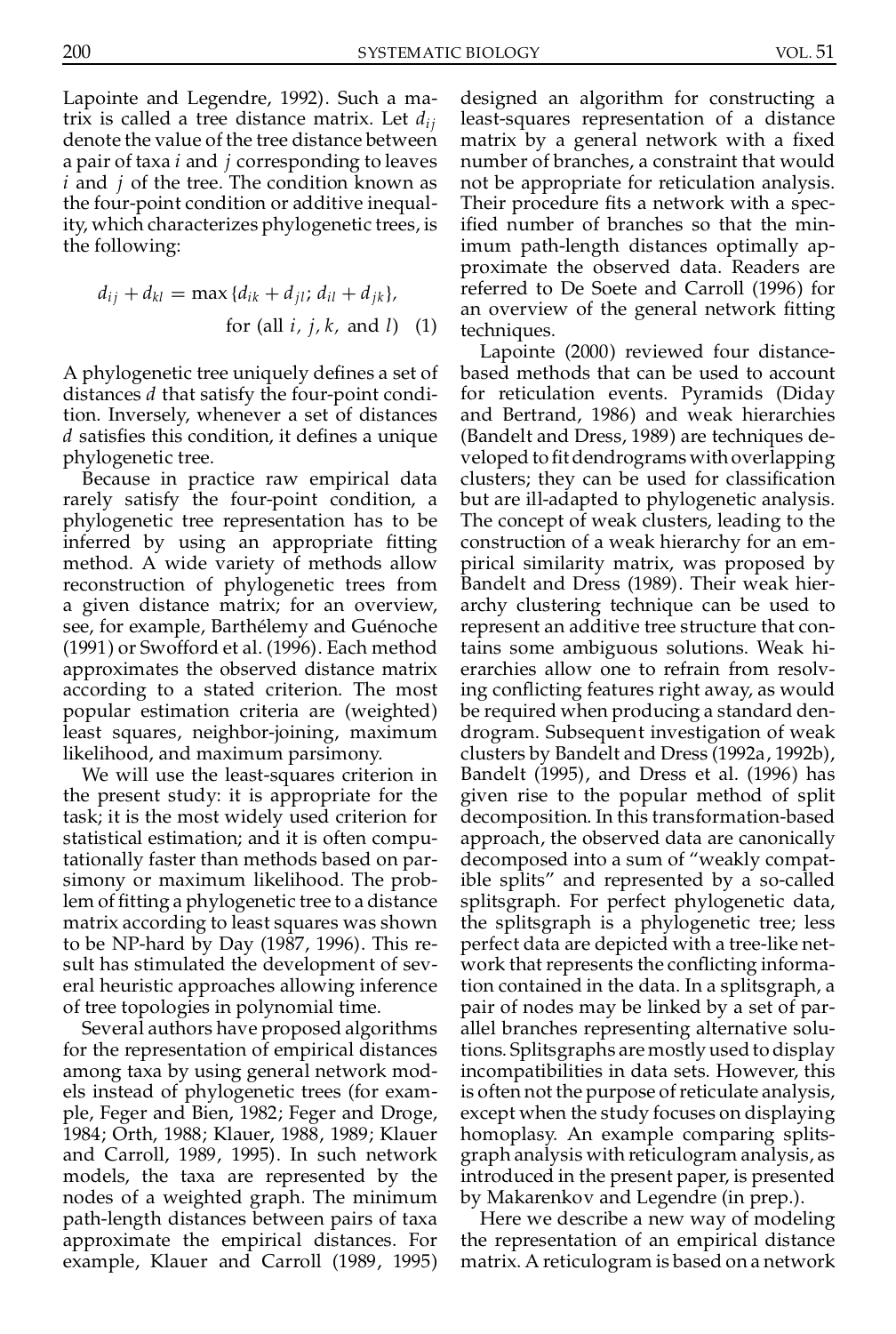topology which includes a set of nodes la beled with taxon, locality, or some other form of object names, as well as a set of intermediate nodes. Reticulograms may, for instance, describe the fine-scale spatial structure of ecological populations or the broad-scale spatial structure of species assemblages studied in historical biogeog raphy, which results from migrations that occurred across historical time scales. The term reticulogram, created by Lefkovitch in 1983 (cited in Legendre, 1984), is a condensation of, and stands for, reticulated cladogram (Wanntorp, 1983). The distance between a pair of nodes in a reticulogram is defined as the minimum path-length distance over the set of all paths linking them. In Figure 1 (left) for instance, the distance between objects *x* and *z* is 3, whereas in Figure 1 (right) the minimum path-length distance, which goes through the branch between *x* and *z*, is 0.5. The least-squares fitting of an optimal reticulogram structure representing a given distance measure has been shown to be a delicate problem; this problem is at least as complicated as the NP-hard problem of tting a phylogenetic tree to a given distance matrix by least squares.

We decided to use a heuristic algorithm, which runs in polynomial time relative to the number of observed objects (taxa and so forth), to seek an optimal reticulogram rep resentation of a given distance matrix. Given that the problem of inferring a phylogenetic tree from evolutionary distances is a very well studied issue, and taking into account the fact that several efficient tree-fitting algorithms are already available, we propose to start the reticulogram reconstruction proce dure from a phylogenetic tree topology that provides an initial fit for the distance matrix. In this approach we add new branches, called reticulation branches, one at a time to a growing network structure, minimizing at each step the least-squares loss function, which is computed as the sum of the quadratic differences between the values of the distance matrix and the associated reticulogram estimates.

The method of continuous track analysis (CTA), proposed by Alroy (1995) to depict reticulate patterns in phylogenetic and biogeographic studies, bears some resem blance to our method. CTA is a parsimony method used primarily with paleontological material. The inner nodes of the tree represent fossils in the data set subjected to the analysis, so that no internal nodes of unknown identity have to be added to the network. As a consequence, just as in reticulogram analysis discussed in this paper, an initial tree is computed (in CTA, the Wagner method is used to obtain the starting tree); then some connecting branches are removed and replaced by con nections that minimize the number of "track fragments," which represent continuity of character states through the phylogeny. CTA cannot be used in phylogenetic problems in which the inner nodes are unknown taxa.

Several methods have been proposed to detect reticulate evolutionary events in nu cleotide sequence data (e.g., Jakobsen and Easteal, 1996). These methods also have their limitations; for example, they cannot be used to analyze biogeographic problems.

In particular cases, reticulation branches may be chosen by a supplementary matrix of weights or using any supplementary con straint matrix associated with a given distance matrix. For instance (example 1 below), we constructed a spatially constrained retic ulogram representing the postglacial dis persal of freshwater fishes in the Québec peninsula.



FIGURE 1. (Left) A phylogenetic tree *T* and (right) a reticulogram  $T + zx$ .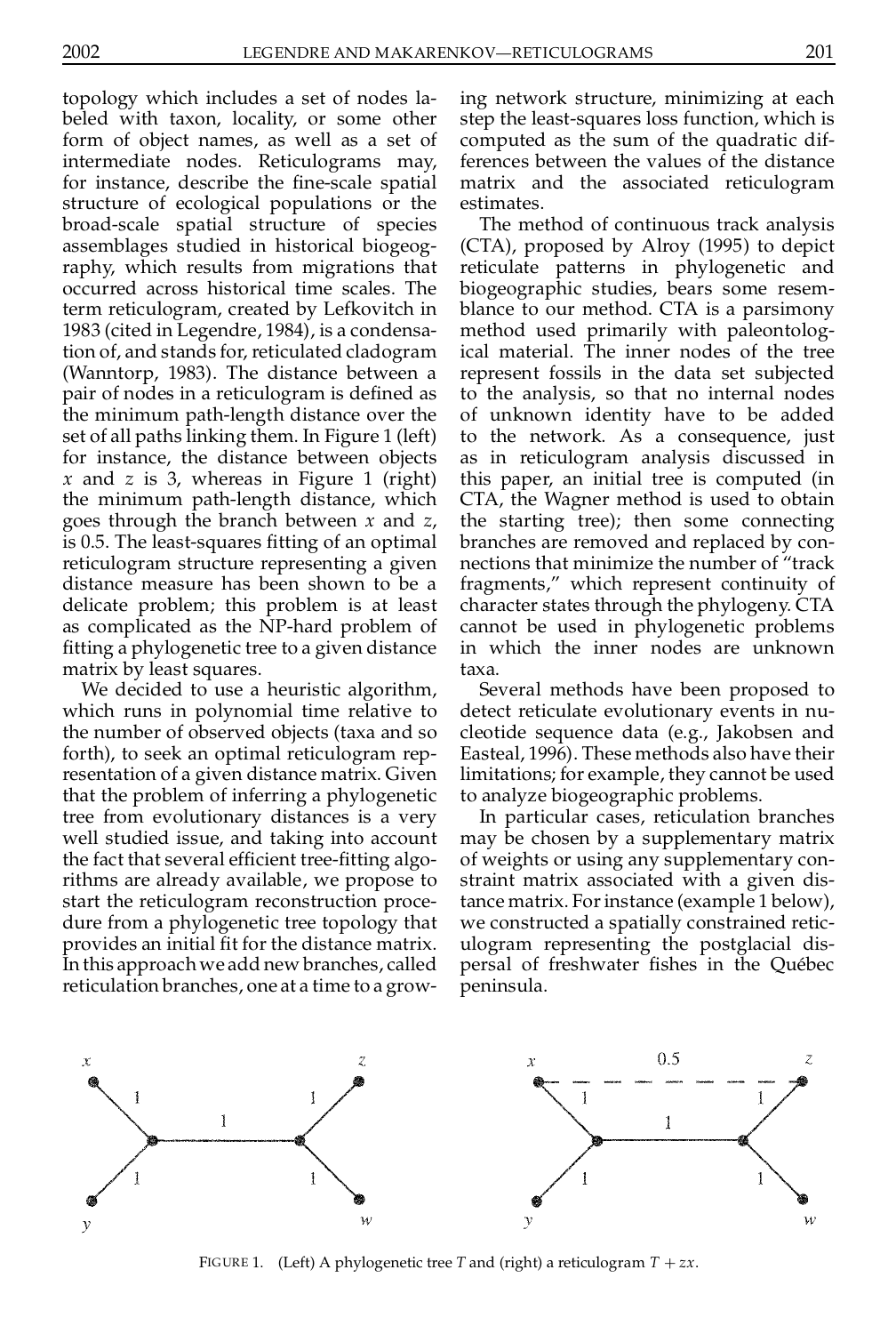# A NEW METHOD FOR RETICULOGRAM **RECONSTRUCTION**

#### *Basic Denitions*

Let us introduce some basic definitions. A reticulogram or reticulation network *R* is a triplet (*N, B, l*) such that *N* is a set of nodes, *B* is a set of branches, and *l* is a function of branch lengths that assigns real nonnegative numbers to the branches.Each node *i* is either a taxon belonging to a set *X* or an intermedi-

ate node belonging to  $N - X$ .<br>A reticulogram is connected if, for every pair of nodes *i*and *j*, there is at least one path from *i* to *j*. The reticulogram is called undi rected if no direction is associated with the branches. Given a connected and undirected reticulogram *R*, the minimum path-length distance between nodes *i* and *j*, denoted  $r_{ij}$ , is defined as follows:

$$
r_{ij} = \min \{l_p(i,j) \mid p \text{ is a path from } i \text{ to } j\}
$$
\n
$$
(2)
$$

A set of reticulation distances, denoted *r*, can be associated with the set of pairwise distances among the taxa in *X*. They are  $\lim_{b \to b} \frac{\log_a b}{\log_a b}$  be  $\lim_{b \to b} \frac{\log_a b}{\log_a b}$  be of branches in a complete graph with the minimum path-length distances among taxa whose relationships are represented by a reticulogram.

#### *Selected Approach*

In this section we describe an algorithm for inferring a connected and undirected reticulogram from an empirical distance matrix. First, we reconstruct a phylogenetic tree from a distance matrix, using one of the existing fitting algorithms, for example, neighbor-joining (Saitou and Nei, 1987), Fitch (Felsenstein, 1997), or weighted least squares (Makarenkov and Leclerc, 1999). Supplementary branches are then added to the phylogenetic tree, one at a time, each one minimizing a least-squares or weighted least-squares loss function. Addition of reticulation branches stops when the minimum of a stopping criterion is reached. The stopping criteria we are using (see Eqs. 5 and 6) take into account the least-squares loss function as well as the number of parameters of the retic ulogram under construction. Because in our study the reticulogram technique is based on the least-squares loss function, we have used an initial phylogenetic tree for which topol ogy and branch lengths are also determined

by least squares rather than by the parsimony or maximum likelihood criteria. Methods of reticulation analysis could be developed for parsimony (see Alroy, 1995) or maximum likelihood, but they would involve entirely different algorithms.

Let **D** be a distance matrix on the finite set *X* of *n* taxa and let *T* be a phyloge netic tree inferred from **D** by means of an available tree-tting method. This tree has at most *n* leaves and  $2n - 3$  branches. Such a nondegenerate tree is called a binary tree. Any phylogenetic nonbinary tree can be transformed into a binary tree associated with the same tree distance matrix, by adding to the nonbinary tree branches of null length where appropriate. In this study, we consider binary phylogenetic trees as the foundation for the reticulogram reconstruction algorithm. Thus, reticulation networks introduced in this paper will always com prise  $2n - 2$  nodes, including  $n - 2$  intermediate nodes and *n* leaves labeled according to the taxa in *X*. The number of branches in a reticulogram will vary from  $2n - 3$ , which is the number of branches in a phylogenetic tree, to  $(2n - 2)(2n - 3)/2$ , which is the num- $2n - 2$  nodes. The original tree may be rooted or not; this does not really matter when constructing undirected reticulograms.

#### *Mathematical Description of the Problem*

Let us now discuss the problem from a mathematical point of view. Our task is to reconstruct a connected and undirected retic ulation network *R* with a fixed number (say, *K*) of links that represents best, according to least squares, a given distance matrix **D**. The optimization problem at stake can be formulated as follows:

$$
Q = \sum_{i \in X} \sum_{j \in X} (d_{ij} - r_{ij})^2 \to \min \qquad (3)
$$

under the following constraints:  $r_{ij} = 0$ , for all  $i, j \in X$ , and reticulation distance *r* is associated with a reticulogram *R* with *K* branches. In many instances, a phylogenetic tree already represents a good estimate of an evolutionary structure; several efficient tree-tting algorithms are available in the literature. We decided to start reticulogram reconstruction from a phylogenetic tree topology inferred from a given distance matrix **D**. This was also the strategy followed by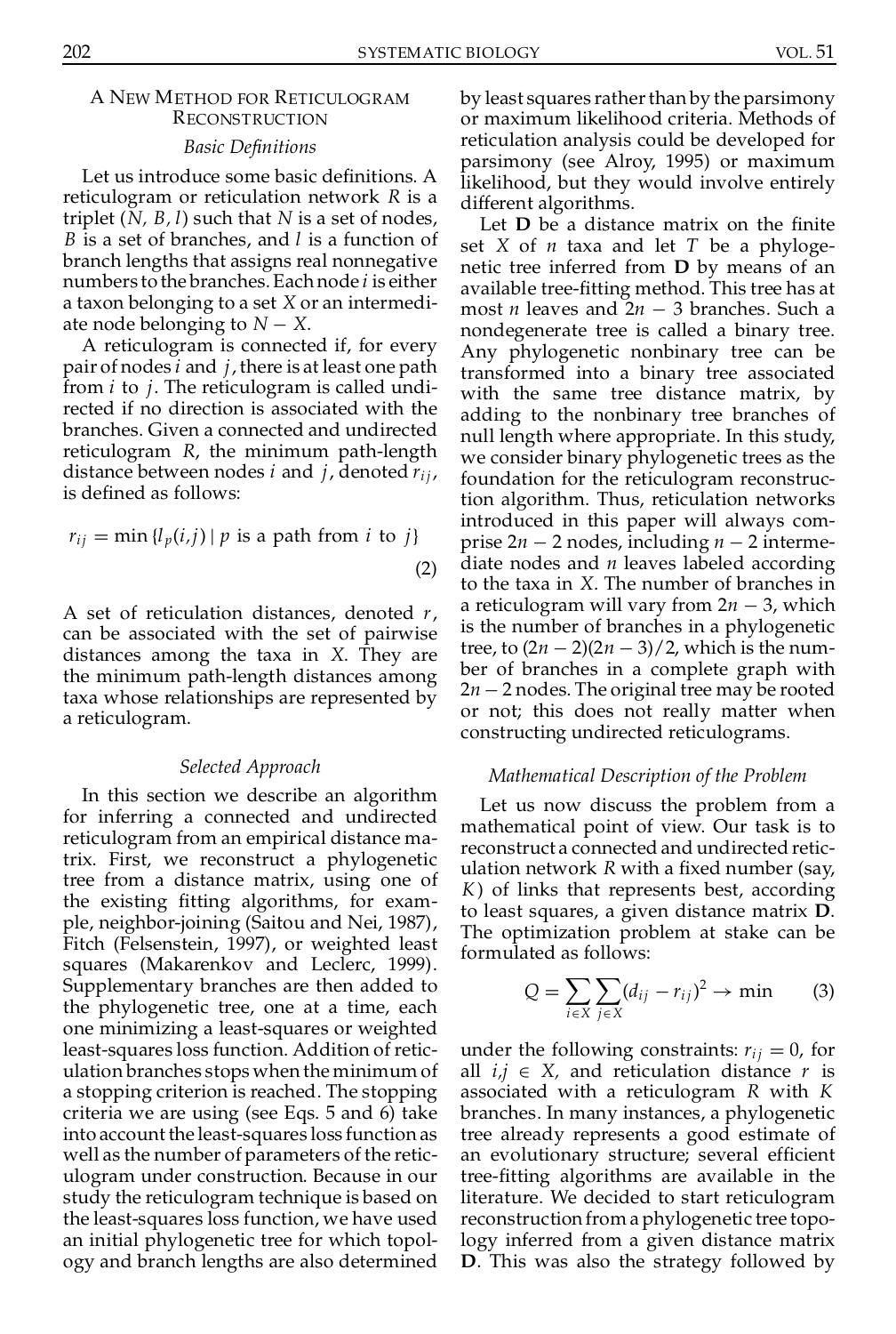Alroy (1995). New reticulated branches will be added to the growing reticulogram, one during each iteration of the algorithm.

Consider a binary phylogenetic tree *T* inferred from a distance matrix **D** and a pair of nodes *x* and *y* in *T* that are not linked by a branch. In the first iteration, we have to add a first reticulation branch to *T*. Thus, we have to find an optimal value *l*, according to the least-squares objective function *Q* (Eq. 3), for a new potential branch *xy* that we are adding to the tree  $T$ , while keeping fixed the lengths of all existing branches (Fig. 2). We will not present here the rather lengthy and not very illuminating algebra needed for identifying the particular value that optimizes the length of the new branch. In summary, we con sider several length values, using a quadratic spline as the criterion function. We optimize within the various intervals between spline points to obtain the optimal length value *l* for a particular branch *xy*.

When this optimum value has been found, we compute the corresponding value of the objective function, *Qxy*, which provides the gain in fit after branch xy has been added, and retain the value *Qxy* as a potential minimum of the least-squares criterion after ad dition of the first reticulation branch. Then we select another pair of objects in *T* (say, *i* and *j*) that are not linked by a branch and compute both the optimal value of a potential new branch *ij* and the corresponding gain in fit  $Q_{ij}$ . If  $Q_{ij}$  is less than  $Q_{xy}$ , we retain *ij* as the new potential branch to be added to *T* during the first iteration.

To obtain the optimum value of the least squares criterion *Q* over the set of all possi ble new branches, this computation should be repeated for all pairs of tree nodes that



FIGURE 2. A new branch of length *l* can be added to the tree *T* between nodes *x* and *y*.

are not linked by a branch. The exact solution can be found in polynomial time. One will need  $O(n^4)$  time to optimally place a new branch into a phylogenetic tree with *n* leaves. Similarly, in the second and forth coming iterations, an extra reticulation branch, the one contributing the most to the reduction of the least-squares function *Q*, will be added to the reticulation network. In a later subsection, we describe goodness-of fit criteria that can be used to stop the process of adding new branches to the reticulogram.

#### *Weighted Least-Squares Criterion*

Reticulation branches can also be added to the network according to a weighted least squares criterion of the following form:

$$
Q = \sum_{i \in X} \sum_{j \in X} w_{ij} (d_{ij} - r_{ij})^2 \to \min \quad (4)
$$

The new feature here is the weight function <sup>w</sup>*<sup>i</sup> <sup>j</sup>* applied to the separation of taxa *<sup>i</sup>* and *<sup>j</sup>*.The function <sup>w</sup> issymmetric, taking nonneg ative values.

The weighted least-squares criterion may be useful in various practical situations. If some values of an observed distance measure are known to be uncertain, this information can be incorporated in the weighted least squares loss function by giving low values to the weights corresponding to the uncertain entries. If some values in the distance matrix are unknown, these missing data can be handled by setting the associated weights to 0.In problems involving spatially autocor related data, such as biogeography, weights may be given as an inverse function of the variogram, a spatial autocorrelation function originally developed in the field of geostatistics; this way, larger distances receive lower weights.

In the present study, we used the weighted form of the algorithm to impose a constraint of spatial contiguity to the freshwater fish data from the Québec peninsula (example 1 below). Weights of 0 were given to pairs of regions that did not have common bound aries, whereas weights of 1 were assigned to pairs of adjacent regions. In that study, we did not use weights other than 0 and 1. In a biogeographic studies in general, a noninte ger weight w*ij* may represent a probability for regions *i* and *j* to be linked, for example, by a river connection.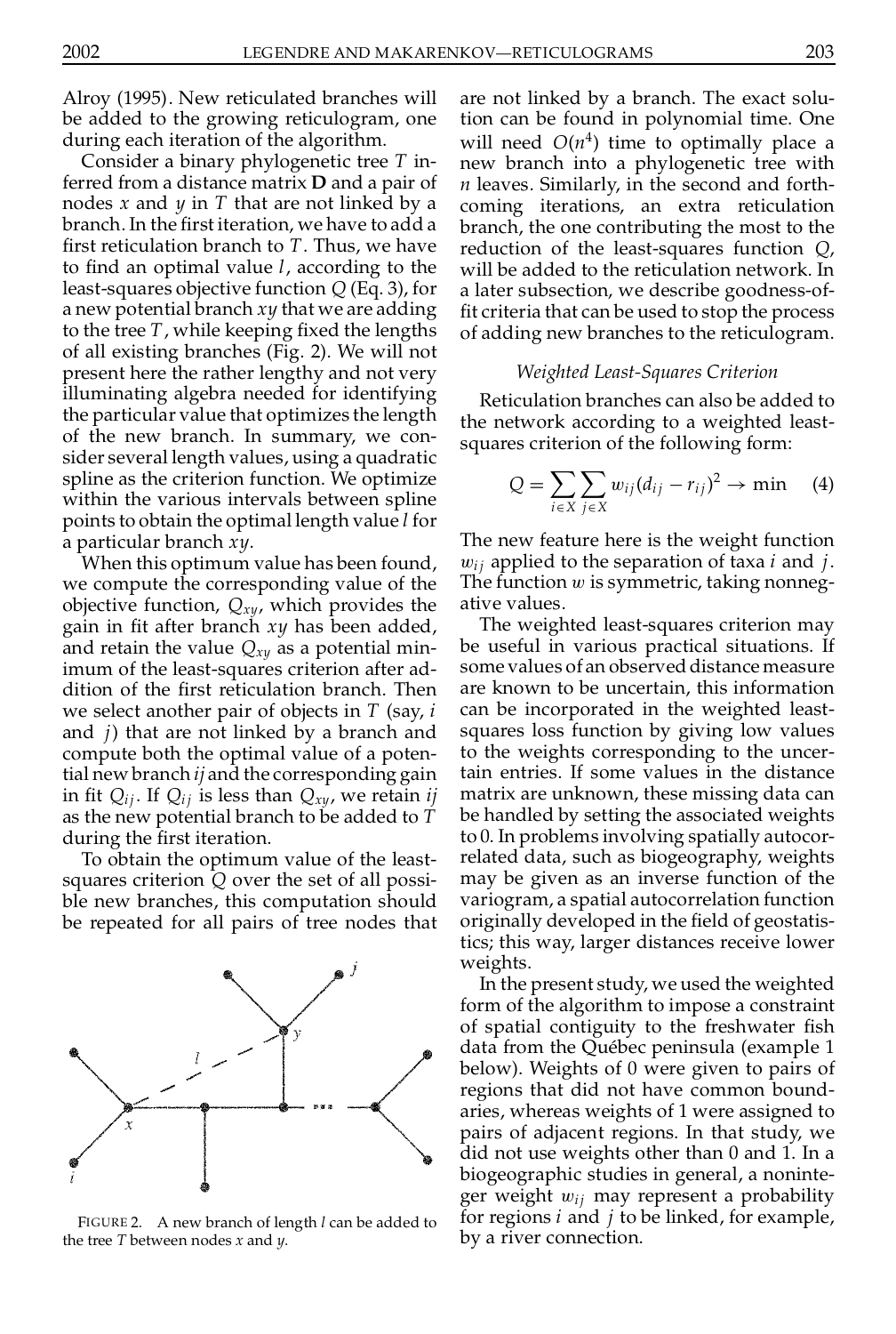For an overview of applications of the weighted least-squares criterion in phylo genetics, see Swofford et al. (1996). Nu merous effective methods exist for inferring phylogenetic trees by using weighted least squares. Felsenstein (1997) described how this kind of optimization is performed in the package PHYLIP; see also the recent pa pers by Makarenkov and Leclerc (1999) and Gascuel (2000). Bryant and Waddell (1998) and Makarenkov and Leclerc (1999) describe how to compute optimal branch lengths for a tree with fixed topology in the weighted case.

The procedure for computing the optimal length *l* of a new hypothetical branch *xy* can be adapted to the weighted least-squares objective function. As in the unweighted case, the optimal solution can be obtained in poly nomial time relative to the number of taxa.

#### *Some Properties of a Reticulation Distance*

A reticulation distance is no longer a tree distance. Figure 1 gives an example of a reticulation distance not satisfying the four point condition characterizing phylogenetic trees. The four-point condition is fulfilled if the greatest two among the three possible sums of distance are equal. This condition holds for the tree distanc  $\delta$  associated with tree *T* (Fig. 1 left) but not for the distance *r* associated with the reticulogram  $T + xy$ (Fig. 1 right):

 $\delta(x, y) + \delta(z, w) = 4;$   $r(x, y) + r(z, w) = 4;$  $\delta(x,z) + \delta(y,w) = 6;$   $r(x,z) + r(y,w) = 3.5;$  $\delta(x, w) + \delta(y, z) = 6;$   $r(x, w) + r(y, z) = 5.$ 

However, because the reticulation distance is the minimum path-length distance in a weighted graph, it satisfies the triangle inequality.

### *Stopping Rules for Adding Reticulation Branches*

A reticulogram contains more branches and consequently uses more parameters than a (bi)furcating phylogenetic tree. As in all statistical models, including more parameters means a better fit but a loss in simplicity and robustness; we deal with this issue by using a special cost criterion. In this subsection, we consider two goodness-of-fit criteria to measure the improvement in fit when reticulation branches are added to a tree. These criteria take into account the least-squares loss func-

tion, which can be weighted or not, as well as the number of parameters of the reticulogram. The minima of these criteria pro vide stopping rules for adding reticulation branches when the exact number of branches is unknown in advance, as is often the case in biological applications.

The maximum number of branches one might place into a reticulogram obtained from a basic phylogenetic tree with *n* leaves is  $(2n-2)(2n-3)/2$ . However, we know that any metric distance can be represented by a complete graph with  $n(n - 1)/2$  branches.<br>We can thus consider this last value the maximum possible number of branches in a retic ulogram. Consequently, the number of de grees of freedom of a reticulogram with N branches may be defined as  $[n(n-1)/2]-N;$ accordingly, the first function we propose to consider is the following:

$$
Q_1 = \frac{\sqrt{\sum_{i \in X} \sum_{j \in X} (r_{ij} - d_{ij})^2}}{[n(n-1)/2] - N}
$$
  
= 
$$
\frac{\sqrt{Q}}{[n(n-1)/2] - N}.
$$
 (5)

An interesting feature of this criterion is that in our algorithm the function *Q*<sup>1</sup> usually has only one minimum over the interval  $[2n -]$ 3,  $n(n-1)/2$ ) of possible values of *N*. This minimum may be used for stopping the ad dition ofreticulation branches to the growing reticulogram.

The least-squares loss function itself, in stead of its square root, may be considered as an appropriate numerator for the goodness of-fit criterion.  $Q_2$  is a slightly modified criterion whose minimum is usually achieved several iterations later than the minimum of the function *Q*1.

$$
Q_2 = \frac{\sum_{i \in X} \sum_{j \in X} (r_{ij} - d_{ij})^2}{(n(n-1)/2 - N)}
$$
  
= 
$$
\frac{Q}{(n(n-1)/2 - N)}.
$$
 (6)

As a consequence, the modified criterion usually requires adding more reticulation bran ches to the network than does criterion *Q*1.

During a Monte Carlo study described below, we carried out an investigation to ex plore how many local minima the criteria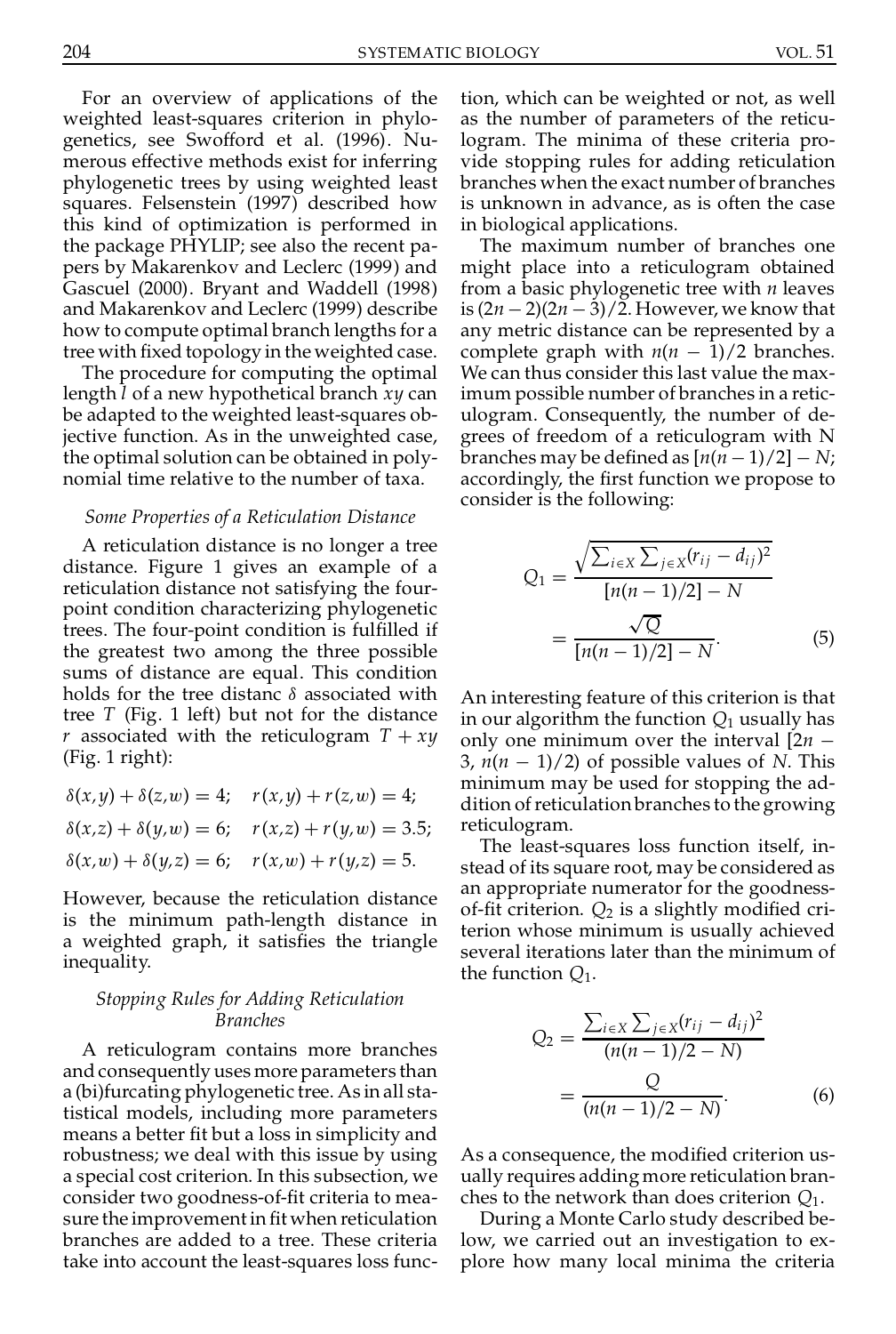*Q*<sup>1</sup> and *Q*<sup>2</sup> may possess over the interval  $[2n - 3, (2n - 3) + 2N^*]$  of possible values of *N*, where  $N^*$  is the number of reticulation  $\mathbf{r}$ branches yielding the first local minimum of  $Q_1$  or  $Q_2$ . The upper bound of  $(2n - 3)$  +  $2N^*$  chosen for these simulations was likely to contain the number of branches providing the global minimum of  $Q_1$  or  $Q_2$ . In addition to the global minimum, criterion *Q*<sup>1</sup> had local minima only in 0.972% of cases (i.e., for 35 out of 3,600 basic phylogenetic trees on the sets of 10, 20, and 30 taxa analyzed; see the simulation study for more details), whereas criterion *Q*<sup>2</sup> had no local minima at all over the observed interval of values of *N*. The absence of local minima for  $Q_2$  and the very small percentage of appearance of local minima for  $Q_1$  justifies the usage of the first minimum of these functions as a stopping criterion for addition of reticulation branches. In the section of practical exam ples, we will illustrate the application of stop ping rules  $Q_1$  and  $Q_2$  in real-world situations. d) and pay possess over the interval<br>is simulations for the study of the study of the study of the studies of the studies of the studies of the studies of the studies of the studies of the studies of the studies of the st

Another interesting stopping rule, which will be used in the Monte Carlo simulations (below), consists in adding to the phyloge netic tree several reticulations that provide a given percentage of gain in fit, compared with the least-squares loss *Q* of the unretic ulated tree. In the simulations, we explored by the algorithm to produce a 10%, 15%, or 25% gain in fit with respect to the unreticulated tree.

## *Algorithmic Time Complexity*

For an  $(n \times n)$  distance matrix, the algorithm described above requires at most  $O(kn^4)$  time to add *k* reticulation branches to  $\frac{r}{n^4}$ the phylogenetic tree. The algorithm requires at most  $O(n^2)$  time to compute the optimal length of a new hypothetical branch *xy*. Considering that the possible number of pairs of nodes *x* and *y* not linked by a branch in a reticulogram under construction is of the or der of  $n^2$ , we conclude that the algorithm requires  $O(kn^4)$  time to place *k* branches onto the reticulogram. However, in our simulation study, the algorithm required on average *O*(*n*) time to compute the optimal length of a new branch *xy*. Consequently, in practice, the overall time complexity of placing *k* branches to the reticulogram is closer to  $O(kn^3)$  than to  $\overline{C}$  $O(kn^4)$ .

In carrying out simulations for the algo rithm described in the previous section, we used the evaluation approach proposed by Pruzansky et al. (1982) to compare phyloge netic tree-fitting algorithms, adapting their strategy to test reticulogram reconstruction algorithms.

Each simulated data set was obtained as follows: First, an unrooted tree topology with *n* leaves and  $2n - 3$  branches was randomly generated. For each such tree topology, the length of each branch was selected atrandom from a uniform distribution on the real inter val [0,1], leading to a phylogenetic tree *T*. A tree distance *t*, corresponding to the obtained tree *T*, was computed. To simulate a reticulo gram, we then placed in *T* a random number (sampled from a uniform distribution on the interval [1,*n*] of integers) of branches, with random lengths selected as above. The lo cations of these branches were also selected randomly. The reticulation distance matrix **R** associated with the constructed reticulogram *R*, computed by using minimum path-length distances between pairs of taxa, was normalized to have unit variance.

how many reticulation branches were added<br>the distance matrix **D**. In the rare Normally distributed random errors with mean 0 and variances  $\sigma^2 = \{0.0, 0.1, \ldots\}$ 0.25, 0.5} were added to **R** to obtain replicases where a negative value of *d*(*x, y*) arose, it was replaced with the constant 0.01. We carried out simulations with matrices of size  $(10 \times 10)$ ,  $(20 \times 20)$ , and  $(30 \times 30)$ . Thus, we effectively created "phylogenetic tree  $+$ reticulation branches  $+$  noise" realizations.<br>Because our procedure does not guarantee reconstruction of a true reticulogram when the data are indeed reticulation distances, we also carried out similar tests when the random noise variance  $\sigma^2$  was 0. For each combination of values  $(n, \sigma^2)$ , 100 data sets were generated. The results reported in Tables 1 and 2 are averages from 100 differ ent simulated distance matrices, for a total of 3,600 simulated data sets in each table.

> Because our method includes a method for fitting phylogenetic trees as its first part, we carried out a Monte Carlo investigation involving three different tree reconstruction methods that may be used to compute the ba sic phylogenetic tree structure and the asso ciated tree distance matrix  $\Delta$ . The following phylogenetic tree tting methods were used: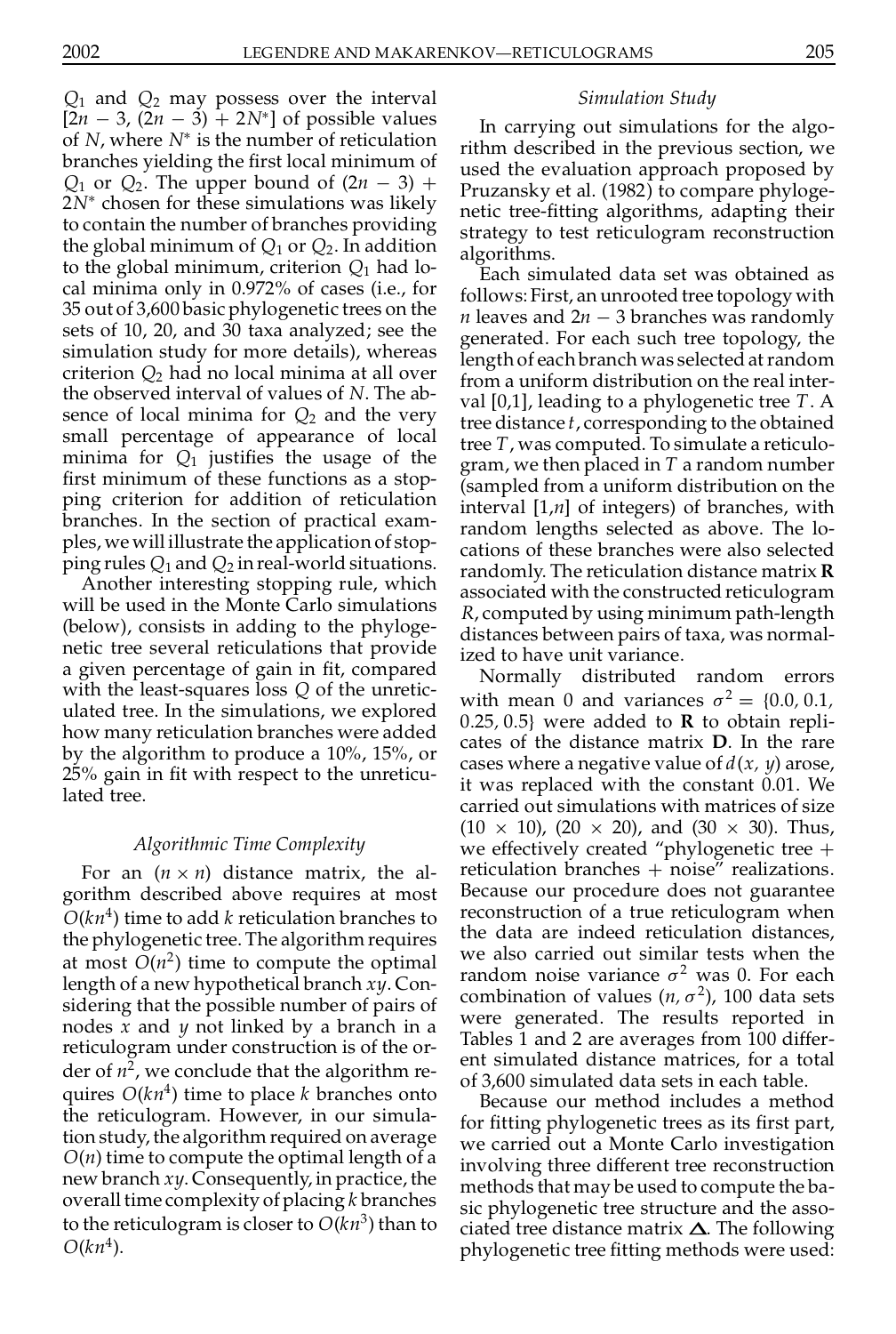| $\boldsymbol{n}$ | Tree<br>algorithm | $\sigma^2 = 0.0$ |        | $\sigma^2=0.1$ |        | $\sigma^2 = 0.25$ |        | $\sigma^2=0.5$ |        |
|------------------|-------------------|------------------|--------|----------------|--------|-------------------|--------|----------------|--------|
|                  |                   | V.Tree%          | V.Ret% | V.Tree%        | V.Ret% | V.Tree%           | V.Ret% | V.Tree%        | V.Ret% |
| 10               | <b>ADDTREE</b>    | 94.49            | 97.18  | 87.82          | 91.95  | 84.17             | 88.22  | 75.88          | 80.98  |
| 10               | NI                | 94.58            | 97.20  | 88.06          | 92.09  | 84.27             | 88.26  | 76.09          | 81.03  |
| 10               | <b>MW</b>         | 94.69            | 97.25  | 88.21          | 92.15  | 84.51             | 88.36  | 76.42          | 81.29  |
| 20               | <b>ADDTREE</b>    | 89.56            | 94.61  | 83.12          | 88.55  | 76.74             | 81.85  | 66.77          | 72.40  |
| 20               | NI                | 89.44            | 94.52  | 83.36          | 88.54  | 76.82             | 81.86  | 66.61          | 72.28  |
| 20               | <b>MW</b>         | 90.56            | 94.94  | 84.30          | 88.90  | 77.56             | 82.29  | 67.40          | 72.95  |
| 30               | <b>ADDTREE</b>    | 87.28            | 93.47  | 81.72          | 87.07  | 72.29             | 78.48  | 63.17          | 69.26  |
| 30               | NI                | 87.44            | 93.49  | 81.69          | 87.02  | 72.10             | 78.31  | 63.00          | 69.15  |
| 30               | MW                | 88.98            | 94.13  | 82.70          | 87.43  | 73.44             | 78.91  | 64.16          | 69.95  |

TABLE 1. Average proportions of variance of the distance matrices accounted for by the tree reconstruction algorithms (columns *V.Tree%*) and the reticulogram reconstruction procedure (columns *V.Ret%*) for different amounts of variance  $(\sigma^2)$  of the random error. Larger values of *V* are better.

NJ, neighbor-joining; MW, method of weighted least squares.

- the ADDTREE method of Sattath and Tversky (1977);
- the neighbor-joining method of Saitou and Nei (1987); and
- the weighted least-squares method of Makarenkov and Leclerc (1999).

Goodness-of-fit was estimated by the following two quantities, computed for all sim ulated data sets:

1. The proportion of variance accounted for by the phylogenetic trees or the reticulo grams, as expressed in Eq. 7, where *m(d)* is the mean value in the upper-triangular portion of the distance matrix **D**, and *r*is the fitted reticulation distance (or the tree distance):

$$
Var\% = 100 \times \left(1 - \frac{\sum_{ij \in X} (d_{ij} - r_{ij})^2}{\sum_{ij \in X} (d_{ij} - m(d))^2}\right)
$$
\n(7)

This quantity was computed for the tree distance matrix obtained by using one of the three above-mentioned tree-fitting methods (columns *V.Tree*% in Table 1) as well as for the reticulation distance pro vided by our algorithm (columns *V.Ret*% in Table 1). The procedure of adding retic ulation branches was stopped when *k* new branches had been placed onto the tree network, where *k* is the random number of reticulation branches in the true reticulogram generated before adding noise.

 $\sqrt{2}$ 2. The criterion of goodness-of-fit  $Q_1$  (Eq. 5), which takes into account the least-squares loss as well as the number of degrees of freedom of a reticulogram (ortree) with *N* branches. The quantities *Q*1.*Ret* reported in Table 2 represent the averages of the minimum values of this function achieved on the interval of integer values  $[1 \dots k]$ , where *k* is a random number of reticulation branches placed in the true reticulo gram before adding the noise. The same quantities were also computed for all the basic phylogenetic trees and reported in the columns *Q*1.*Tree* of Table 2.

TABLE 2. Mean values of the goodness-of-fit criterion  $Q_1$  computed for the tree reconstruction algorithms (columns  $Q_1$ .*Tree*) and the reticulogram reconstruction algorithm (columns  $Q_1$ .*Ret*) for different amounts of variance  $(\sigma^2)$  of the random error. Smaller values of  $Q_1$  are better.

|                  | Tree           | $\sigma^2=0.0$ |            | $\sigma^2=0.1$ |            | $\sigma^2 = 0.25$ |             | $\sigma^2 = 0.5$ |            |
|------------------|----------------|----------------|------------|----------------|------------|-------------------|-------------|------------------|------------|
| $\boldsymbol{n}$ | algorithm      | $O_1$ . Tree   | $Q_1$ .Ret | $O_1$ . Tree   | $Q_1$ .Ret | $O_1$ . Tree      | $O_1$ . Ret | $O_1$ . Tree     | $Q_1$ .Ret |
| 10               | <b>ADDTREE</b> | 0.0484         | 0.0400     | 0.0845         | 0.0792     | 0.1034            | 0.1001      | 0.1384           | 0.1357     |
| 10               | NI             | 0.0480         | 0.0399     | 0.0837         | 0.0787     | 0.1031            | 0.0998      | 0.1379           | 0.1354     |
| 10               | MW             | 0.0476         | 0.0397     | 0.0832         | 0.0782     | 0.1024            | 0.0993      | 0.1369           | 0.1342     |
| 20               | <b>ADDTREE</b> | 0.0275         | 0.0209     | 0.0380         | 0.0336     | 0.0479            | 0.0451      | 0.0623           | 0.0600     |
| 20               | NI             | 0.0275         | 0.0211     | 0.0378         | 0.0336     | 0.0478            | 0.0451      | 0.0625           | 0.0601     |
| 20               | MW             | 0.0262         | 0.0203     | 0.0368         | 0.0331     | 0.0471            | 0.0446      | 0.0617           | 0.0594     |
| 30               | <b>ADDTREE</b> | 0.0186         | 0.0137     | 0.0245         | 0.0215     | 0.0322            | 0.0295      | 0.0405           | 0.0386     |
| 30               | NI             | 0.0184         | 0.0137     | 0.0245         | 0.0216     | 0.0323            | 0.0296      | 0.0406           | 0.0387     |
| 30               | MW             | 0.0172         | 0.0130     | 0.0238         | 0.0213     | 0.0314            | 0.0292      | 0.0400           | 0.0382     |

NJ, neighbor-joining; MW, method of weighted least squares.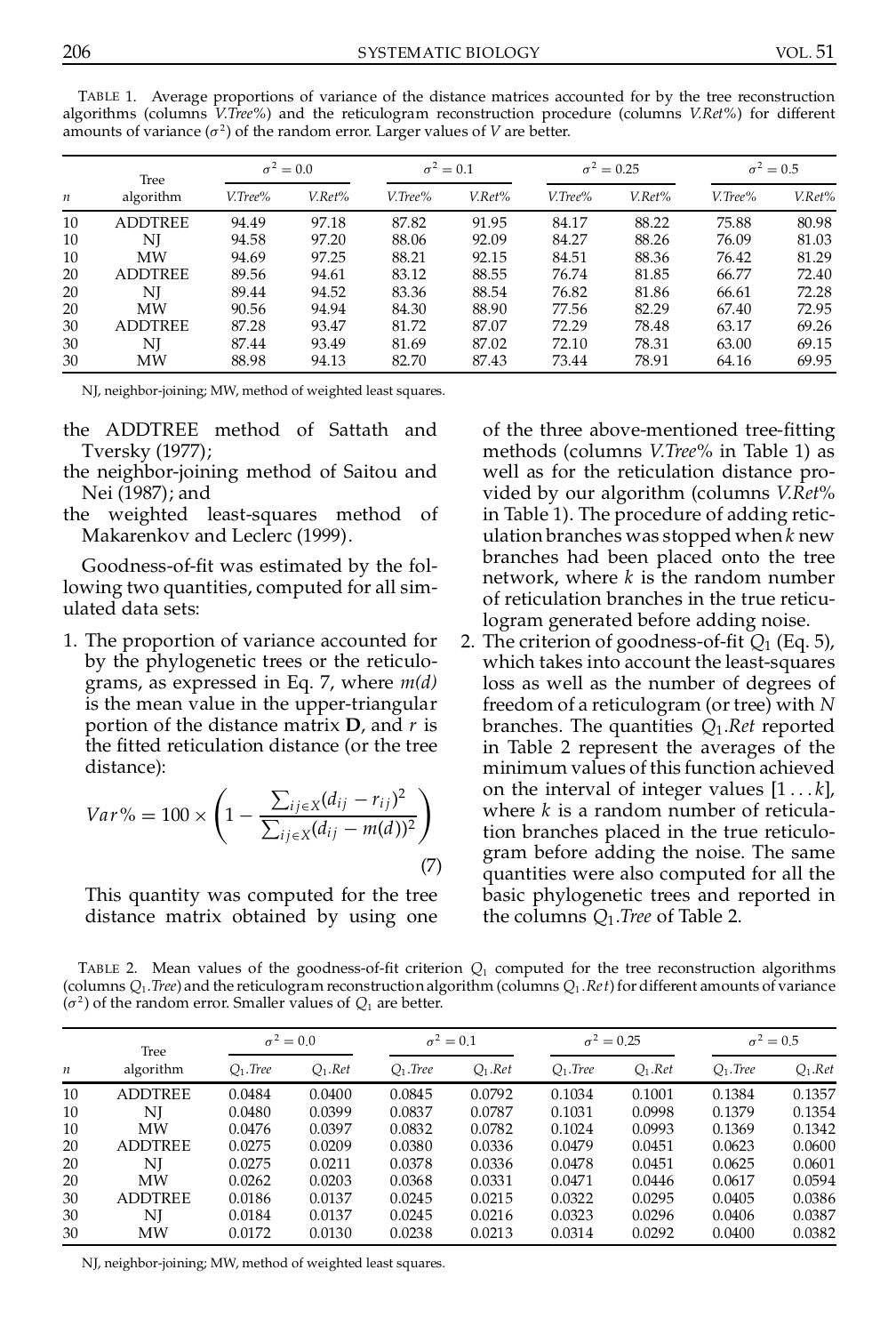The Monte Carlo simulations lead to the following observations:

- 1. The better the fit provided by a tree reconstruction method, the closer the retic ulation distance was to the generated distance. This observation remains true for the fit measured either by the percentage of variance accounted for (Table 1) or by the goodness-of-fit criterion  $Q_1$ (Table 2). In these simulations, the weightedleast-squares tree reconstruction method generally provided a better fit than the neighbor-joining and ADDTREE methods, which gave results very similar to each other.
- 2. For any considered combination of pa rameters  $(n, \sigma^2)$ , reticulograms always provided better average values of the goodness-of-fit criterion  $Q_1$  than did phylogenetic trees, regardless of the basic tree reconstruction method (Table 2).
- 3. The smaller the noise or the size of the distance matrix, the better the percentage of variance accounted for (Table 1) and the criterion of goodness-of-fit  $Q_1$  (Table 2) for the tree reconstruction methods and the reticulograms.

Further simulations were carried out to investigate the behavior of the algorithm for trees that did not contain reticulation branches. No reticulation branch should be added when the data consist of unreticulated additive trees without error. In the presence of error, however, we can expect some reticulation branches to be formed, as in the type I error of statistical tests.

Random trees, with  $n = \{10, 20, 30\}$ , were generated as described above, and the cor responding patristic distance matrices were computed. Normally distributed random errors were with mean 0 and variances  $\sigma^2 =$  tio f0:0*,* 0:1*,* 0:25*,* 0:5g. No reticulation branches were added to the trees. We fitted a tree by the method method of weighted least squares, followed by reticulation analy sis. We calculated how many reticulation branches were necessary to obtain a gain in adjustment (measured by coefficient *Q*, Eq. 3) of 10%, 15%, and 25%, compared with the least-squares coefficient  $Q$  obtained for the fitted tree.

Simulation results for 100 random trees (Table 3) confirm that no reticulation branches were added by the algorithm when an alyzing error-free data ( $\sigma^2 = 0.0$ ). In the case

TABLE 3. Mean number of reticulation branches, in 100 simulations for type I error, needed to obtain a gain in fit (measured by the least-squares coefficient *Q*) of 10%, 15%, and 25%, compared with the least-squares coefficient *Q* of the fitted tree.

| n                | $\sigma^2=0.0$   | $\sigma^2=0.1$ | $\sigma^2 = 0.25$ | $\sigma^2=0.5$  |  |  |  |  |  |
|------------------|------------------|----------------|-------------------|-----------------|--|--|--|--|--|
|                  | Gain in fit: 10% |                |                   |                 |  |  |  |  |  |
| 10               | 0.00             | 1.66           | 2.59              | 2.93            |  |  |  |  |  |
| 20               | 0.00             | 4.08           | 4.71              | 5.24            |  |  |  |  |  |
| 30               | 0.00             | 8.05           | 9.09              | 10.73           |  |  |  |  |  |
| Gain in fit: 15% |                  |                |                   |                 |  |  |  |  |  |
| 10               | 0.00             | 3.21           | 4.23              | 5.40            |  |  |  |  |  |
| 20               | 0.00             | 6.99           | 8.37              | 10.23           |  |  |  |  |  |
| 30               | 0.00             | 14.14          | 16.64             | 20.92           |  |  |  |  |  |
| Gain in fit: 25% |                  |                |                   |                 |  |  |  |  |  |
| 10               | 0.00             | 8.27           | 12.20             | 14.73           |  |  |  |  |  |
| 20               | 0.00             | 16.81          | 21.15             | 25.78           |  |  |  |  |  |
| 30               | 0.00             | 29.00          | 29.91             | $30.00^{\circ}$ |  |  |  |  |  |

<sup>a</sup>The maximum number of reticulation branches allowed in this simulation study was 30.

of trees to which error had been added  $(\sigma^2 =$ f0:1*,* 0:25*,* 0:5g), the number of reticulation branches necessary to produce preselected increases in fit depended on the number of leaves *n* and the amount of error  $\sigma^2$  added to the patristic distance matrix of the random tree. The number of "false reticulation branches" added to the tree by the algorithm in the case of noisy data increased with increasing *n* and with the amount of noise in the data. These results indicate that if reticulation analysis is used with unreticulated but noisy data, the method is likely to produce reticulation branches that represent incom patibilities because of the noisy nature of the data.

### EXAMPLES

We will now explore how the reticulation method works in practice, using examples from biogeography, population microevolution, and hybridization.

# *Example 1: Postglacial Dispersal Routes of Freshwater Fishes*

Methods designed for inferring phyloge netic trees can sometimes help reconstruct biogeographichistory. This is the case when a tree-like structure of geographic dispersal is sought, describing the invasion of an area by a group of species. Most methods of phylo genetic reconstruction assume that different branches of the tree evolved independently from one another, thus preventing reticulate interactions between branches after their point of splitting-off. This assumption is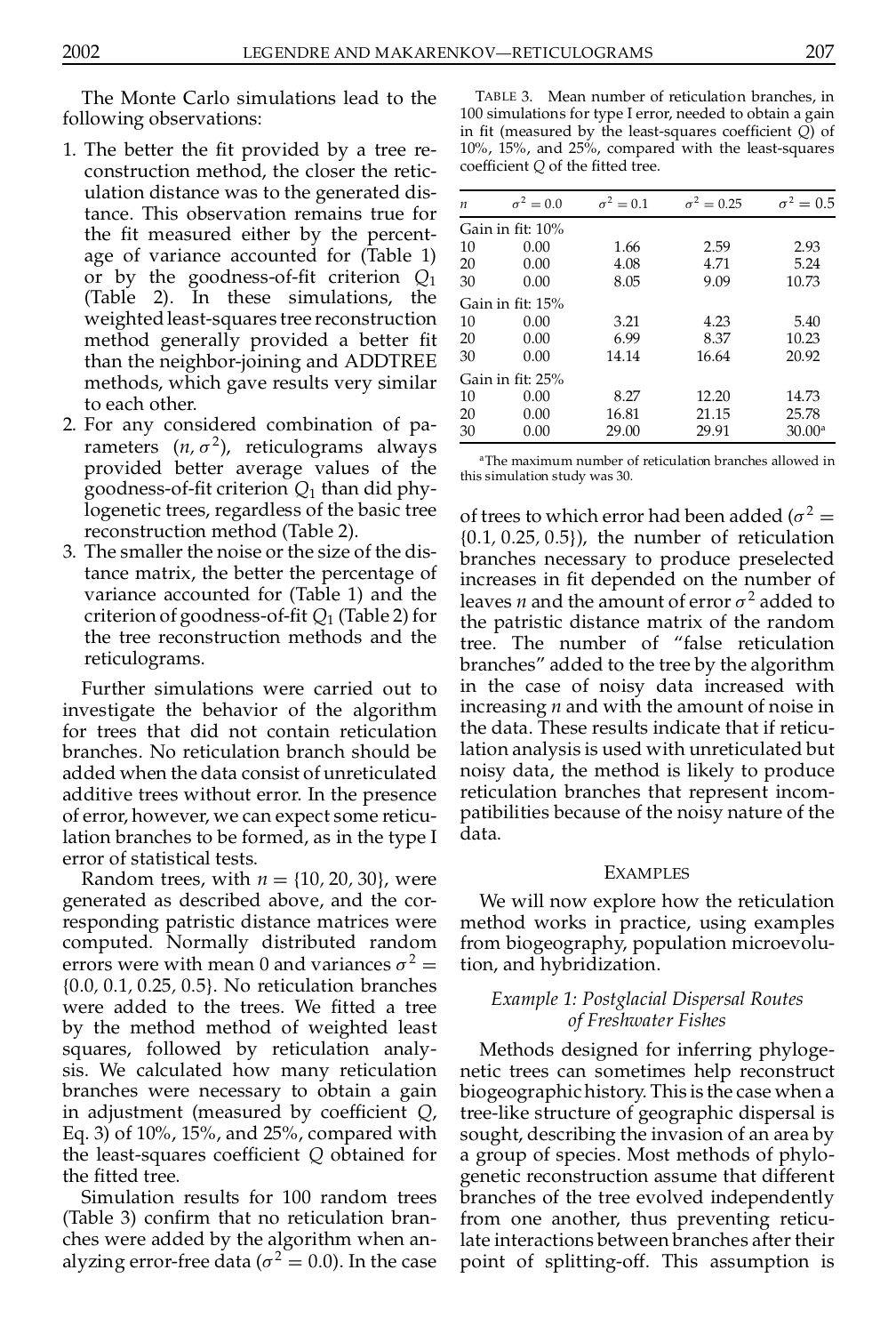unrealistic in many biogeographic problems. Considering a general network model establishing extra relationships between ob served territory units would allow one to identify and represent potential reticulate interactions.

Legendre and Legendre (1984) used present-day data on fish fauna to reconstruct plausible routes taken by freshwater fishes to reinvade the Québec peninsula after the last glaciation.The Laurentide Ice Sheetretreated from the peninsula from about 14,000 years to 5,000 years ago. The presence or absence of 109 species in 289 pixels (1 $\degree$ -square map C units) was analyzed. The territory under study was divided into 21 regions by spatially constrained clustering of the 289 pixels, based on a matrix of Sørensen similarity coef ficients among pixels computed from the fish presence–absence data. These larger territory units are numbered 1 to 21 in Figure 3. The Sørensen coefficient, a similarity measure for species presence–absence data, is widely used in ecology to compare sites or regions. Spatially constrained clustering is a clustering method whereby a map containing oper ational geographic units (OGUs) characterized by multivariate data can be divided into regions containing contiguous OGUs (see Legendre and Legendre [1998] for details).

Using the presence–absence of the 85 stenohaline (i.e., restricted to fresh water) species only, Legendre (1986) applied several methods of phylogenetic analysis to reconstruct the postglacial dispersal routes. Among them, a Camin–Sokal phylogenetic tree (Camin and Sokal, 1965) was fitted to a matrix of the fish presence–absence in the 21 territory units  $(Fig. 3)$ . When fish reinvaded the Québec peninsula at the end of the last glaciation, the root of the tree, represented by the glacial refugia (Hudson and Mississippi rivers), was hypothesized to have contained all 85 stenohaline species presently found in the peninsula—except *Moxostoma hubbsi* (Legendre, 1942), the only species of vertebrate endemic to Québec; that species appeared in the Saint Lawrence River and some affluents since the last glaciation. As the fish assemblage moved north and east, using river pathways, it could only lose species along the way; it could not recreate them. The Camin–Sokal parsimony method mimics this process in that reversals are not permitted to occur during tree reconstruction. The "ancestral

state," found in the root of the tree, was thus the presence of a species; the "derived state" was taken to be the absence of a species in >50% of the pixels of a territory unit. The branches of the Camin–Sokal tree are represented by solid lines in Figure 3; internal nodes are numbered 23 to 42.

This, of course, was a simplified view. Biogeographic reticulation events most proba bly occurred, with fish species reaching regions through alternative river pathways. This is why the reticulogram (below) ex plains the reinvasion process better than the Camin–Sokal tree.

For the present analysis, the presence– absence data were transformed into a metric distance matrix by using the Jaccard coefficient. This matrix served first to find the optimal branch lengths of the Camin-Sokal tree, whose topology was taken from Legendre (1986), and second to transform the phyloge netic tree into a reticulation network. Retic ulation branches (dashed lines) were added to the tree by using a spatially constrained form of our algorithm, that is, with the con straint that reticulation branches could only be drawn between adjacent territory units. Territory units that touch each other by even a single point in Figure 3 were considered adjacent.

The total sum of squares (total SS) in the Jaccard distance matrix was 5.487 before fitting the tree; after fitting the tree, the residual SS was 1.660. This result means that the 41 branches of the tree together explained 3.828 units of SS, or 0.0934 unit per branch on average. Compare this value to the contributions to SS of the nine reticulation branches added to the tree, which together explained 0.249 units of SS—from 0.0387 for the first reticulation branch (the 17– 37 link) to 0.0164 for the ninth reticulation branch (the 12–13 link). By adding nine new branches to the phylogenetic tree, the value of the least-squares loss function *Q* was reduced from 1.660 to 1.410. The minimum val ue of the goodness-of-fit criterion  $Q_1$  (Eq. 5) was reached at that point, having decreased from 0.00678 (without reticulation branches) to 0.00656 (with nine reticulation branches). Although the phylogenetic tree well rep resents the major thrust of the postglacial fish dispersal in the Québec peninsula (3.828 units of SS for 41 branches), the reticulation branches that were added (0.249 units of SS for 9 branches, or 0.0277 units per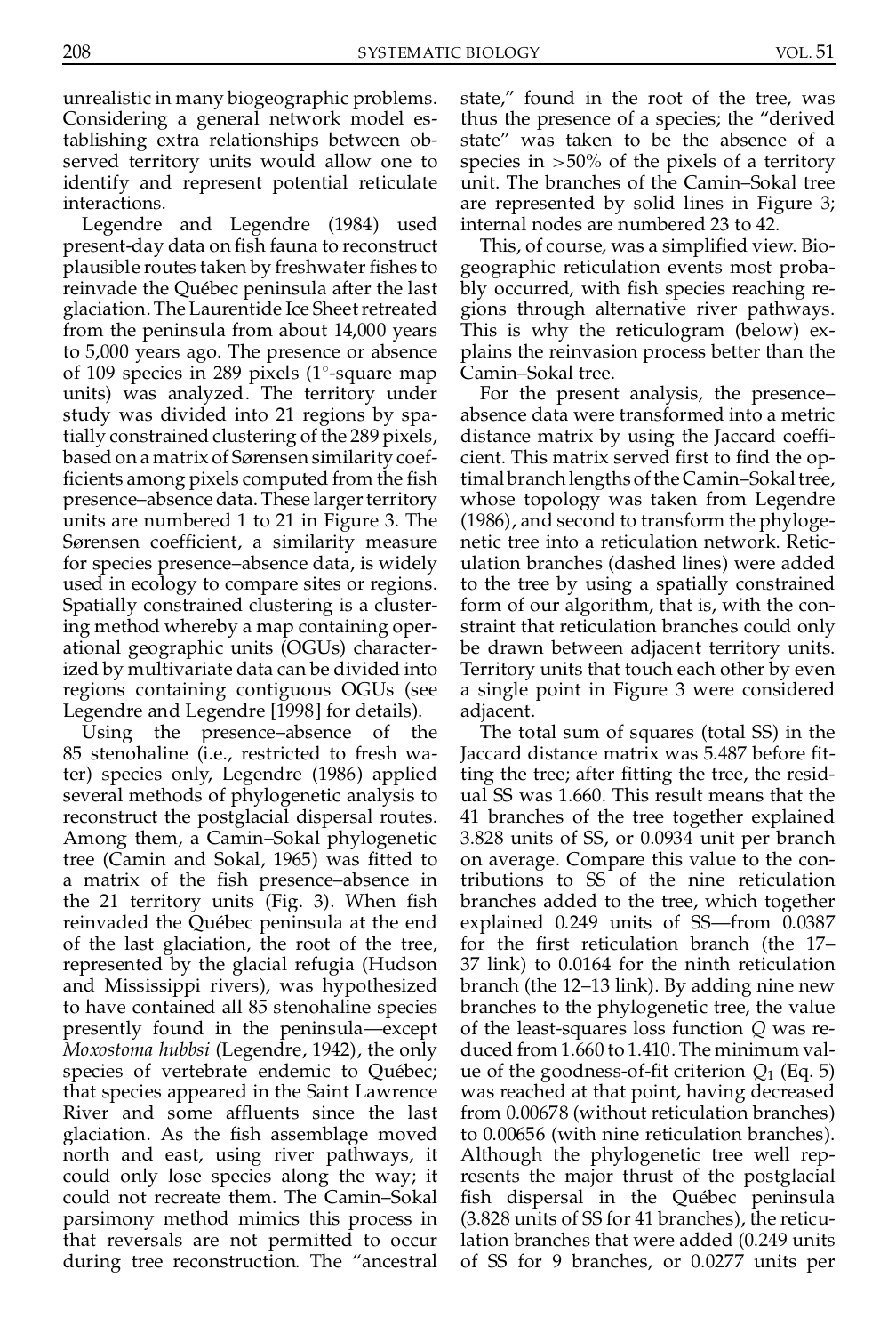

FIGURE 3. Map of the Québec peninsula divided into 21 biogeographic regions linked by a Camin–Sokal tree (thick solid lines) depicting possible postglacial dispersal routes for stenohaline freshwater fish species; reticulation branches (dashed lines) were added to that tree.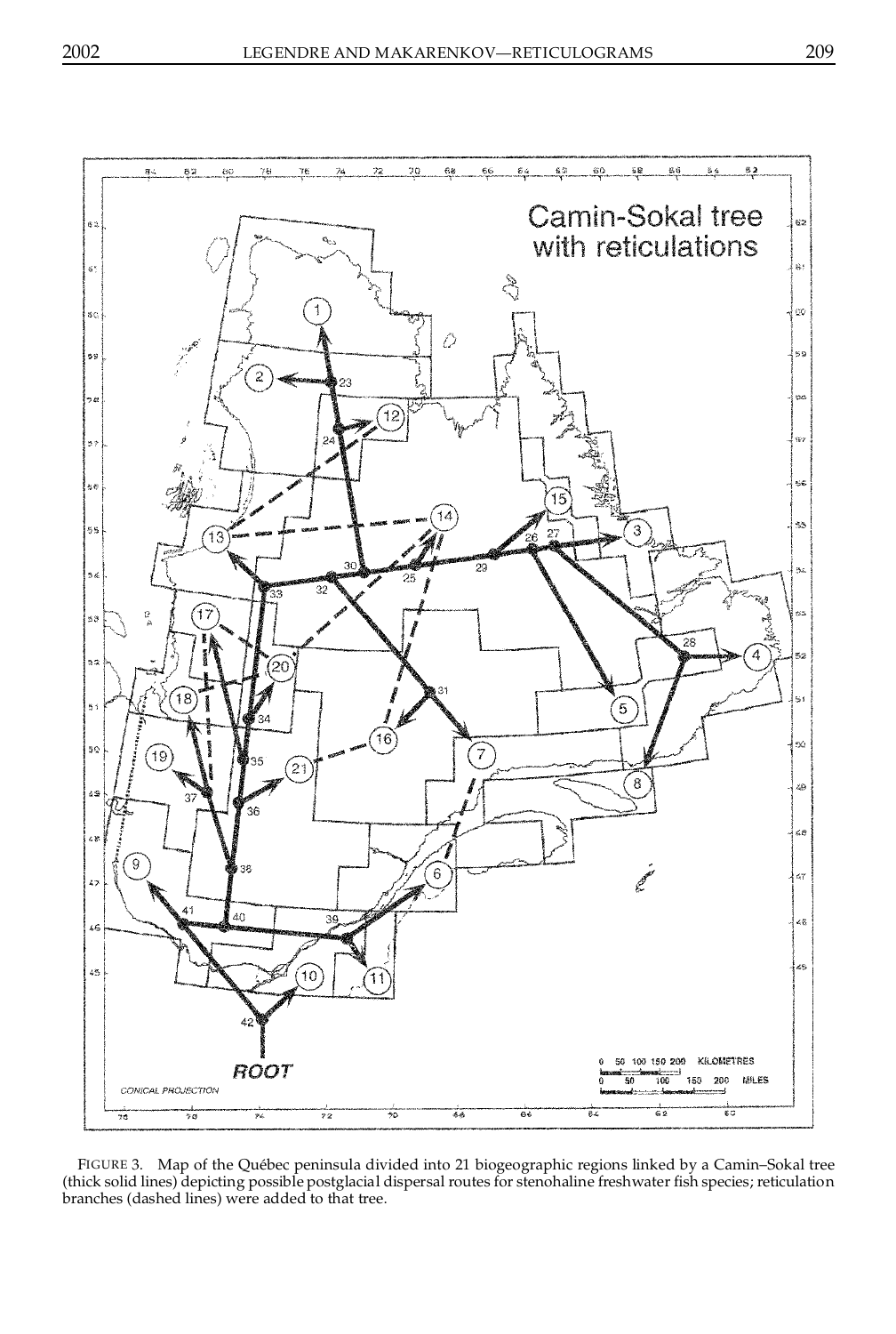branch) represent a nonnegligible fraction of the similarity that was not represented by the phylogenetic tree. They correspond to fish migrations between neighboring territory units, using the river network, as explained in more detail by Legendre and Legendre (1984).

# *Example 2: Microgeographic Morphological Differentiation in Muskrats*

Le Boulengé et al. (1996) studied the differentiation in cranial morphology of local populations of muskrats (*Ondatra zibethicus*) in a river network in southern Belgium near the French border. Muskrats are semiaquatic rodents introduced from North America into Europe in 1905 by Prince John of Bohemia as a valuable fur-bearing animal. In Belgium, they were released in nature in 1928 (Van Wijngaarden, 1955). Muskrats colonized the La Houille River network during the 1950s and exchanged genes among local populations until eradication during a trapping campaign carried out between October 1971 and February 1972. The part of the study that concerns us here includes nine local populations of muskrats found in a  $50 \text{ km}^2$ area, inhabiting ponds scattered along the tributaries of River La Houille. The ob served variability was attributed to a socio biological mechanism called isolation by distance along corridors, a model for which Le Boulengé et al. (1996) have presented a detailed behavioral justification. They statistically tested 10 predictions originating from this model and involving morphological and geographic distances among the local pop ulations of muskrats. The Mahalanobis distance was used to quantify the morphologi cal distances among local populations, based on 10 age-adjusted linear measurements on skulls (mandible and cranium) (Table 4).

The river network (Fig. 4) is taken to rep resent an unrooted tree-like network corre sponding to the main dispersal routes for muskrats among local populations. We used the age-adjusted Mahalanobis distance matrix among the nine populations to fit distances to the branches of the tree (Table 5).

Reticulations branches were added to the tree. Table 6 reports the contribution of each new reticulation branch to the reduction of the least-squares criterion *Q* (right-hand column). The minimum of the goodness-of fit function  $Q_2$  (Eq. 6) indicates that only

the first four reticulation branches should be added (Fig. 5). The total sum of squares in the Mahalanobis distance matrix was 18.72 before fitting the tree. After fitting the tree, the residual SS was 3.420; that is, the 15 branches of the tree (Table 5) together explained 15.300 units of SS, or 1.02 unit per branch. Compare this result to the contributions to SS of the four first reticulation branches: 0.800, 0.438, 0.162, and 0.122 (Table 6). Those values are not negligible: the four reticulation bran ches help in an important way to explain the morphological distances among the local populations of muskrats.

Although the local populations were in general isolated from one another by forested areas crossed by small swift-water creeks, some (Zones M and Z on the one hand, and M and C on the other) were separated from each other by only short strips of swampy area; muskrats could readily move between these zones. For that reason, local populations M and Z were not included in the anal ysis of Le Boulenge´ et al. (1996) but they are included in the present study because they offer opportunities for reticulation branches. The headwaters of Zones N and O are also very close to each other, although the inter vening area is forested. Three of the four reticulation branches proposed by the algorithm are between these neighbor areas: Zone M and node 10 (adjacent to Zone C), M and Z, and N and O. Gene exchange between these areas was expected but could not be expressed correctly by a nonreticulated net work model. A fourth reticulation branch is identified between Zones J and N; it is not explained by geographic proximity and it thus presumably results from preferential migration along the river network, founder effect, genetic drift, or other chance mechanism.

# *Example 3: Phylogenetic Analysis of* Aphelandra *and Hybrids*

In 1992, McDade published an analysis of a unique data set consisting of 50 mor phological characters (coded into two to six states) measured over 12 species of Central American *Aphelandra* (perennial plants of the Acanthus family) and a series of 17 hybrids of known parental origin. The characters are described in McDade (1990: Appendix B).

We tried to reproduce the trees presented by McDade (1992), using the methodology described in that paper, but failed, perhaps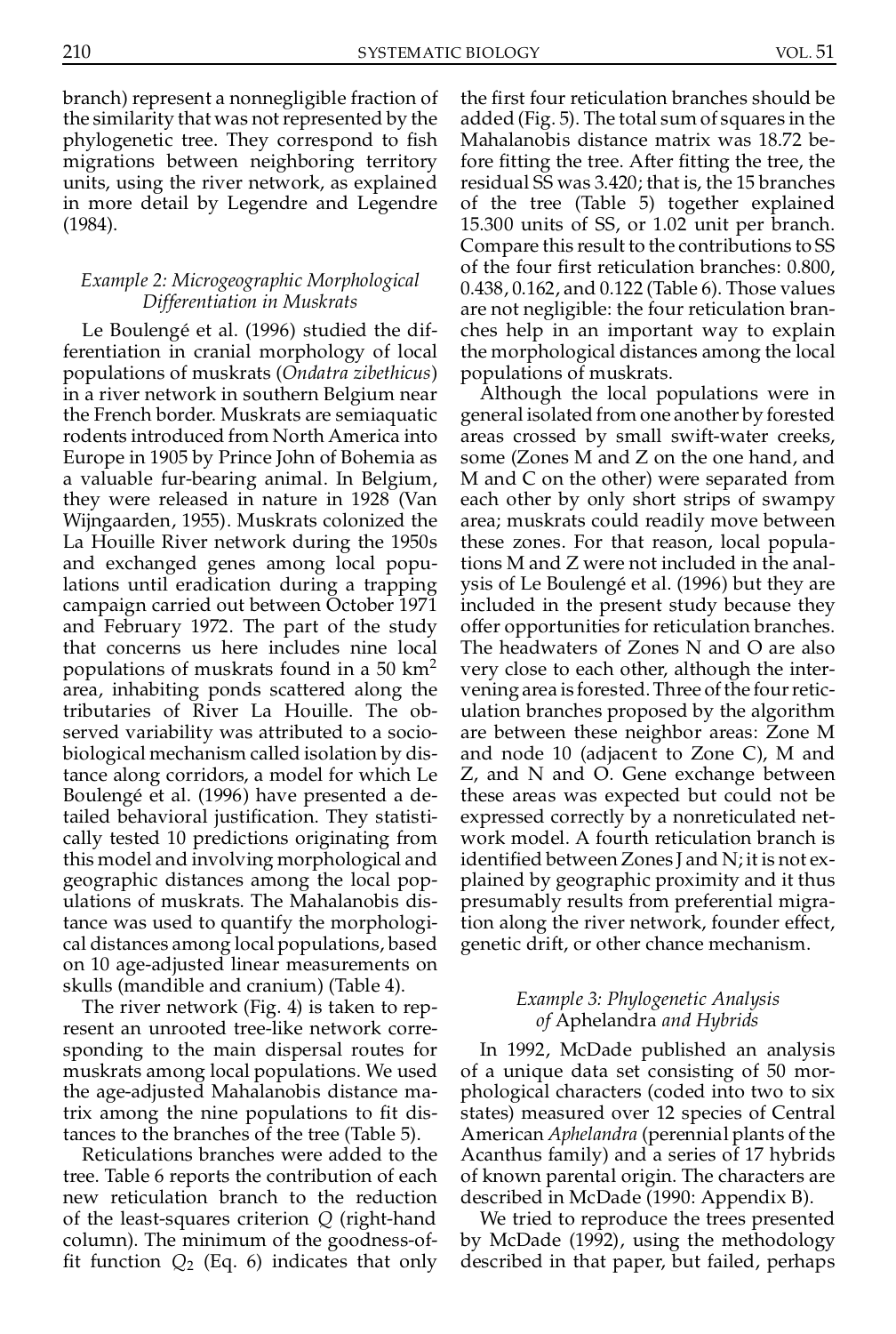|                     | $\overline{\phantom{a}}$ |        | $\tilde{}$ | $\tilde{}$ |        | $\tilde{}$ |         |        |        |
|---------------------|--------------------------|--------|------------|------------|--------|------------|---------|--------|--------|
| Population<br>zones | C                        | E      |            | L          | М      | N          | $\circ$ | T      | Ζ      |
| C                   | 0.0000                   |        |            |            |        |            |         |        |        |
| E                   | 2.1380                   | 0.0000 |            |            |        |            |         |        |        |
|                     | 2.2713                   | 2.9579 | 0.0000     |            |        |            |         |        |        |
| L                   | 1.7135                   | 2.3927 | 1.7772     | 0.0000     |        |            |         |        |        |
| M                   | 1.5460                   | 1.9818 | 2.4575     | 1.0125     | 0.0000 |            |         |        |        |
| N                   | 2.6979                   | 3.3566 | 1.9900     | 1.8520     | 2.6954 | 0.0000     |         |        |        |
| O                   | 2.9985                   | 3.6848 | 3.4484     | 2.4272     | 2.6816 | 2.3108     | 0.0000  |        |        |
| T                   | 2.3859                   | 2.3169 | 2.4666     | 1.4545     | 1.7581 | 2.2105     | 2.5041  | 0.0000 |        |
| Ζ                   | 2.3107                   | 2.3648 | 1.8086     | 1.6609     | 2.0516 | 2.2954     | 3.4301  | 2.0413 | 0.0000 |

TABLE 4. Lower triangular Mahalanobis distance matrix for nine local populations of muskrats of the La Houille River basin, basedon 10 age-adjusted linear measurements takenon skulls,for a total of 144 individuals (Le Boulenge´ et al., 1996: Table 1). This distance matrix is not reported in full in that paper; it was provided to us by Eric Le Boulengé, Université Catholique de Louvain, Belgium, whom we gratefully acknowledge.

because the data table has been updated by McDade since her 1992 paper; that certainly was the case for the ancestral states, which were stated for all characters in McDade (1990: Appendix B), whereas the data table she sent us contained six unknown states for the hypothesized ancestor. We proceeded as follows: First, a matrix of simple-matching similarity coefficients (*S*) was computed among the species subjected to the analysis and was transformed into a distance matrix by using the transformation  $D = (1 - S)^{0.5}$ .



FIGURE 4. Schematic representation of the upper La Houille River network in Belgium, showing the nine muskrat population zones (terminal nodes identified by letters), the inner nodes (numbers), the tree branches (thick solid lines) and the reticulation branches (thick dashed lines). Node number 10, which sits on a river segment, is repre sented by an ellipse. Geographic coordinates of the area are given near the border of the map.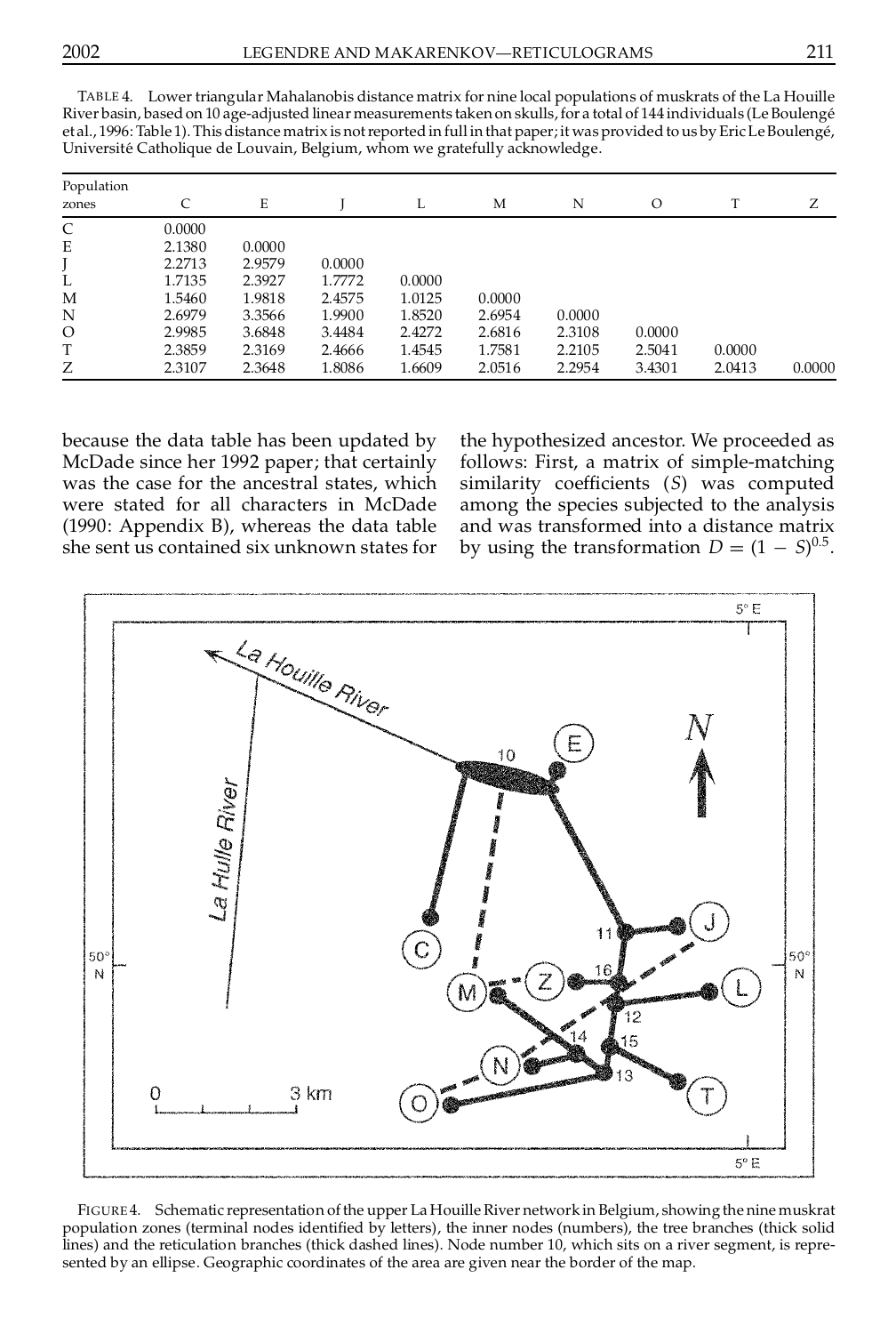| <b>Branch</b> | Branch length | <b>Branch</b> | Branch length |
|---------------|---------------|---------------|---------------|
| $10-E$        | 1.041         | $12 - 16$     | 0.242         |
| $11-I$        | 0.940         | $12 - 15$     | 0.000         |
| $12-L$        | 0.480         | $15 - T$      | 0.743         |
| $13 - O$      | 1.851         | $10-C$        | 1.169         |
| $14-M$        | 0.650         | $10 - 11$     | 0.051         |
| $13 - 15$     | 0.093         | $11 - 16$     | 0.044         |
| $13 - 14$     | 0.000         | $16 - Z$      | 0.624         |
| $14-N$        | 0.814         |               |               |

The missing values in the data—six in the Ancestor and nine in each of the GOxLE and PAxLE hybrids—were handled by pairwise deletion during calculation of the similarity coefficient. We then reconstructed a phylogenetic tree, using the neighbor-joining method<br>(Saitou and Nei, 1987), and added reticulation branches to the tree as described in<br>the present paper. Addition of reticulation<br>branches stopped when criterion  $Q_1$  (Eq. 5)<br>r (Saitou and Nei, 1987), and added reticulation branches to the tree as described in the present paper. Addition of reticulation branches stopped when criterion *Q*<sup>1</sup> (Eq. 5) reached its minimum value.

The reconstructed tree (Fig. 6a) was fairly similar to the tree reported by McDade (1992: Fig. 1), the three main clades being identical. The total sum of squares in the distance matrix was 2.340 before fitting the tree, whereas after fitting the tree, the residual SS was 0.121; this result means that the 23 edges of the tree together explained 2.219 units of SS, or 0.096 unit per branch on average. In comparison, the five reticulation branches added to the tree explained together  $0.048$  units of SS—from  $0.016$  for the first reticulation branch (the 18–STOR link) to 0.004 for the fifth reticulation branch (the



FIGURE 5. Behavior of (a) the least-squares function  $Q$  and (b) the goodness-of-fit criterion  $Q_2$  for the first 10 iterations of the reticulogram reconstruction algo rithm applied to the Mahalanobis distance matrix from Table 3. Abscissa: number of iterations of the algorithm. Zero corresponds to the phylogenetic tree before reticulation edges were added. The minimum value of  $Q_2$  was reached at iteration 4.

TABLE 6. List of new branches with their lengths for the first 10 iterations of the algorithm. *Q* is the least-squares loss function,  $Q_2 = Q/[n(n-1)/2] - N$  is the goodness-of-fit function; the minimum is reached at iteration 4 (bold).<br>The right-hand column gives the contribution of each reticulation branch to the minimization of the sum of sq The first four reticulation branches are represented by dashed lines in Figure 4.

| Iteration | Branch | Branch length | Q     | $\mathcal{Q}_2$ | Contribution to $SS(O)$ |
|-----------|--------|---------------|-------|-----------------|-------------------------|
| 0         |        |               | 3.420 | 0.1629          |                         |
|           | $N-O$  | 1.770         | 2.620 | 0.1310          | 0.800                   |
|           | $M-10$ | 0.678         | 2.182 | 0.1148          | 0.438                   |
| 3         | $I-N$  | 1.729         | 2.020 | 0.1122          | 0.162                   |
| 4         | $M-Z$  | 1.048         | 1.898 | 0.1117          | 0.122                   |
| 5         | $O-T$  | 2.466         | 1.850 | 0.1156          | 0.048                   |
| b         | C-I    | 1.948         | 1.805 | 0.1203          | 0.045                   |
|           | $L-Z$  | 1.137         | 1.761 | 0.1258          | 0.044                   |
| 8         | $E-T$  | 1.933         | 1.726 | 0.1328          | 0.035                   |
| 9         | $L-T$  | 1.067         | 1.702 | 0.1418          | 0.024                   |
| 10        | $E-Z$  | 1.608         | 1.679 | 0.1526          | 0.023                   |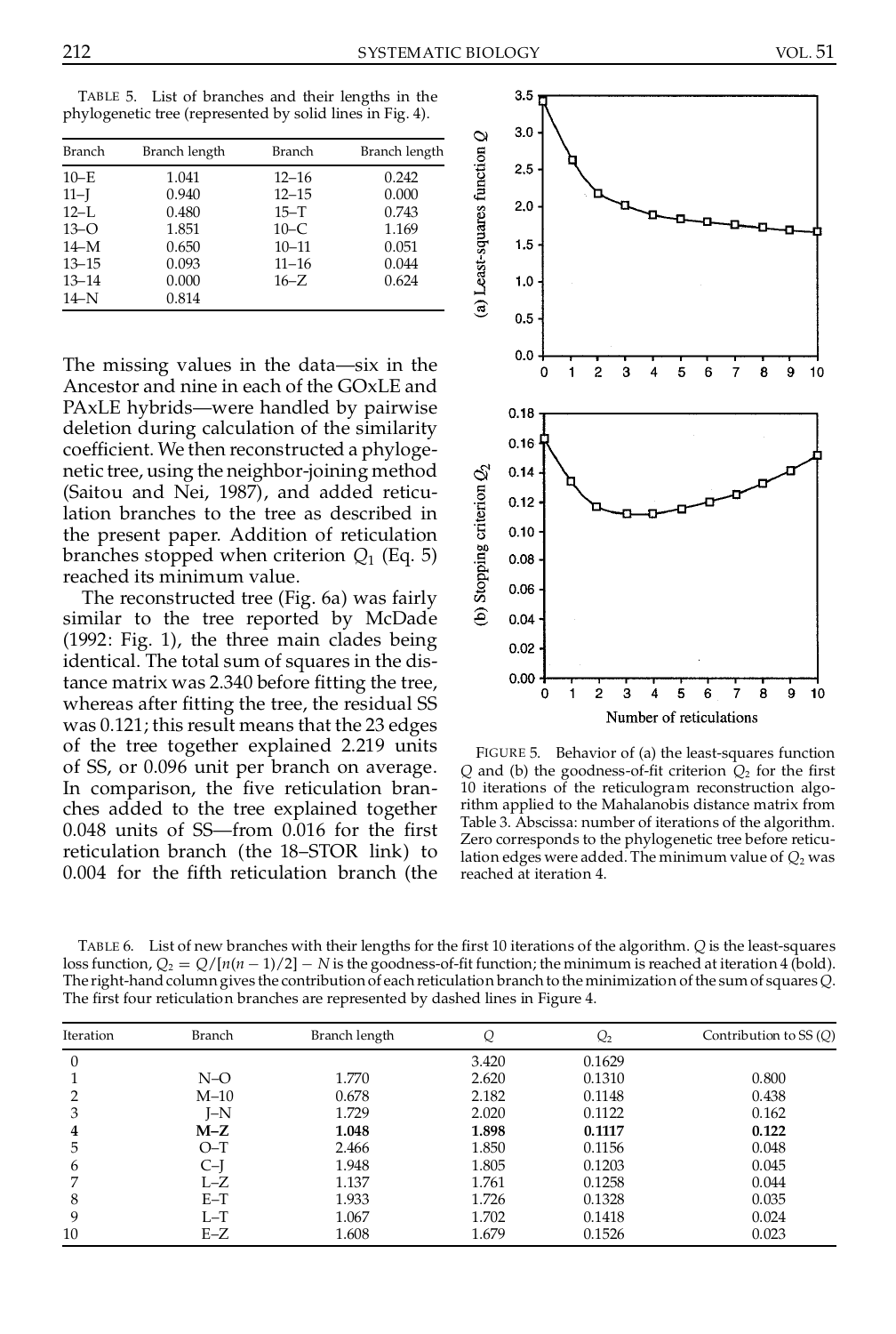

SOM F

TERR SING GRAC GOLF

FIGURE 6. Reticulation analysis of McDade's *Aphelandra* data (a) for the 12 *Aphelandra* species and (b)–(d) for the same species plus one hybrid in each case (indicated in bold). Dashed lines: reticulation branches added to the tree (bold dashed lines: reticulation branches connecting to hybrids). Branches are not drawn to be proportional to the trees' branch lengths. Species name abbreviations: CAMP = Aphelandra campanensis; DARI = A. darienensis;  $DEPP = A$ . *deppeana* (formerly called *A. scabra*, and abbreviated SC in McDade's 1992 paper); GOLF = A. golfodulcensis; GRAC = A. gracilis; HART = A. hartwegiana; LING = A. lingua-bovis; LEON = A. leonardii; PANA = A. panamensis;<br>SINC = A. sinclairiana; STOR = A. storkii; TERR = A. terryae; Ancestor = hypothesized ancestor. For hybrids, the abbreviations are constructed as follows: The first two letters of the ovulate parent's species name are followed by the first two letters of the staminate parent's name. For example,  $DEXSI = D\overline{EPP}$  (ovulate)  $\times$  SINC (staminate).

SINC–STOR link)—or 0.010 units of SS per reticulation branch on average. By adding five reticulation branches to the phylogenetic tree, the value of the least-squares loss function *Q* was reduced from 0.121 to 0.073, corresponding to a 40% reduction of the residual SS of the tree. The least value of the goodness-of-fit criterion  $Q_1$  was reached at that point, having decreased from 0.00634

**LEON** 

DAR

HART CAMP

(without reticulation branches) to 0.00541 (with five reticulation branches).

The data set of 12 species was reanalyzed together with the DEXSI hybrid (Fig. 6b). The ovulate parent species, SINC, was the sister group of the hybrid in the tree. The stami nate parent, DEPP, was linked to the hy brid by a reticulation branch, indicated in bold, which actually connected to node 15,

 $STO$ 

PANA DEPE

0R

TERR SINC GRAC GOLF

**DAB** 

**HART CAME**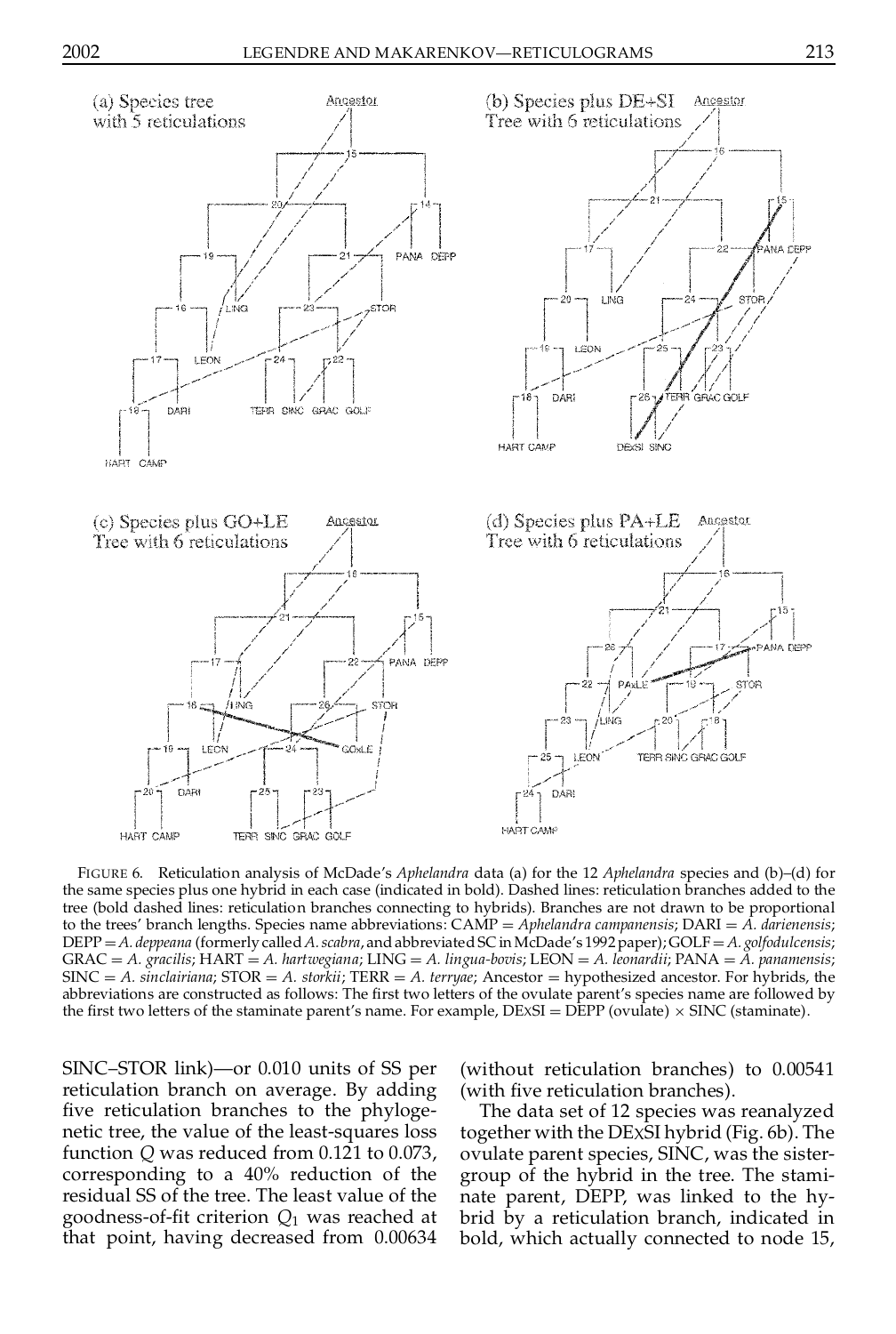containing DEPP and PANA. The five reticulation branches present in Figure 6a were also found in Figure 6b, with little change. The Ancestor–LEON reticulation branch was moved to a higher node in Figure 6b, whereas the branch joining nodes 14 and 23 was moved to a lower position in the tree.

The GOXLE hybrid is found near the ovulate parent GOLF in Figure 6c and is linked to node 18 by a reticulation branch to which the staminate parent LEON is connected. The five other reticulation branches are identical to those in Figure 6a.

The PAxLE hybrid is found near the staminate parent LEON in Figure 6d, and it is linked to the ovulate parent PANA by a retic ulation branch. The five other reticulation branches are identical to those in Figure 6a.

This example shows that hybrids may be identified by reticulation analysis. In each of these examples, the tree reconstruction method placed the hybrid near one of the parents in the tree, and the reticulation anal ysis linked it to the other parent by a reticulation branch. The other reticulation branches, which were present in all trees (without and with hybrids), display other features of the similarity, possibly homoplasy. Their positions were not much affected by the presence of hybrids in the analysis.

#### **DISCUSSION**

We propose a new method for reconstructing reticulation networks from empirical distance matrices. We recommend its use in phylogenetic problems in which researchers suspect hybridization or wish to represent homoplasy in the data, and in biogeographic or microevolutionary problems in which a network is sought to represent the data. Starting with a phylogenetic tree, which pro vides an initial fit for a distance matrix, the algorithm improves on the tree solution by adding reticulation branches to the growing network. The method uses least squares or weighted least squares, placing optimally, during each iteration, a new retic ulation branch onto the reticulogram un der construction. The network inferred from a distance matrix of size  $n \times n$  may have from  $n + 1$  to  $2n - 2$  nodes, depending on the topology of the phylogenetic tree reconstructed in the first part of the method, and from *n* to  $(2n - 2)(2n - 3)/2$ branches in total. Such a structure, which comprises intermediate nodes, should pro vide a better fit to the distance matrix than will a phylogenetic tree. Note that each reticulation branch added by our algo rithm represents a contradictory signal for which the phylogenetic tree reconstruction method has had to find compromises. The greater the number of extra branches added to a tree during reticulation analysis, the more conflicting features the original tree encompassed.

In different biogeographic or phylogenetic contexts, new reticulation branches may have different interpretations. In example 1, we showed that reticulation branches can represent migration routes among territory units that cannot be depicted by a phyloge netic tree. The reticulation network allowed us to link adjacent geographic areas pos sessing similar species assemblages and formulate new hypotheses about species migration routes. In example 3, reticulation branches linked hybrids to parent species, which happened to be known with certainty in that case.

Reticulograms can be of great interest in the study of bacterial evolution through lat eral gene transfer, hybridization of eukary otes, microevolution, and homoplasy, exam ples of which we give in a separate paper (Makarenkov and Legendre, in prep.). In a special journal section dedicated to retic ulate evolution, Lapointe (2000), Legendre (2000b,c), Rohlf (2000), Smouse (2000), and Sneath (2000) described several applications for reticulation networks. Testing our method in each of these fields and providing plausible interpretations for reticulation branches should be of great interest for the development of evolutionary theory; we are making our computer program available to researchers to encourage them to carry out such studies. In each case, the interpretation should be based on the fact that any new reticulation branch linking two particular species indicates that the connected species are more closely related, or more similar for some other reason, than can be represented by a (bi)furcating phylogenetic tree. In some cases, reticulation branches may depict homoplasy (an example is given in Makarenkov and Legendre, 2000). Or they may represent possible hybridization or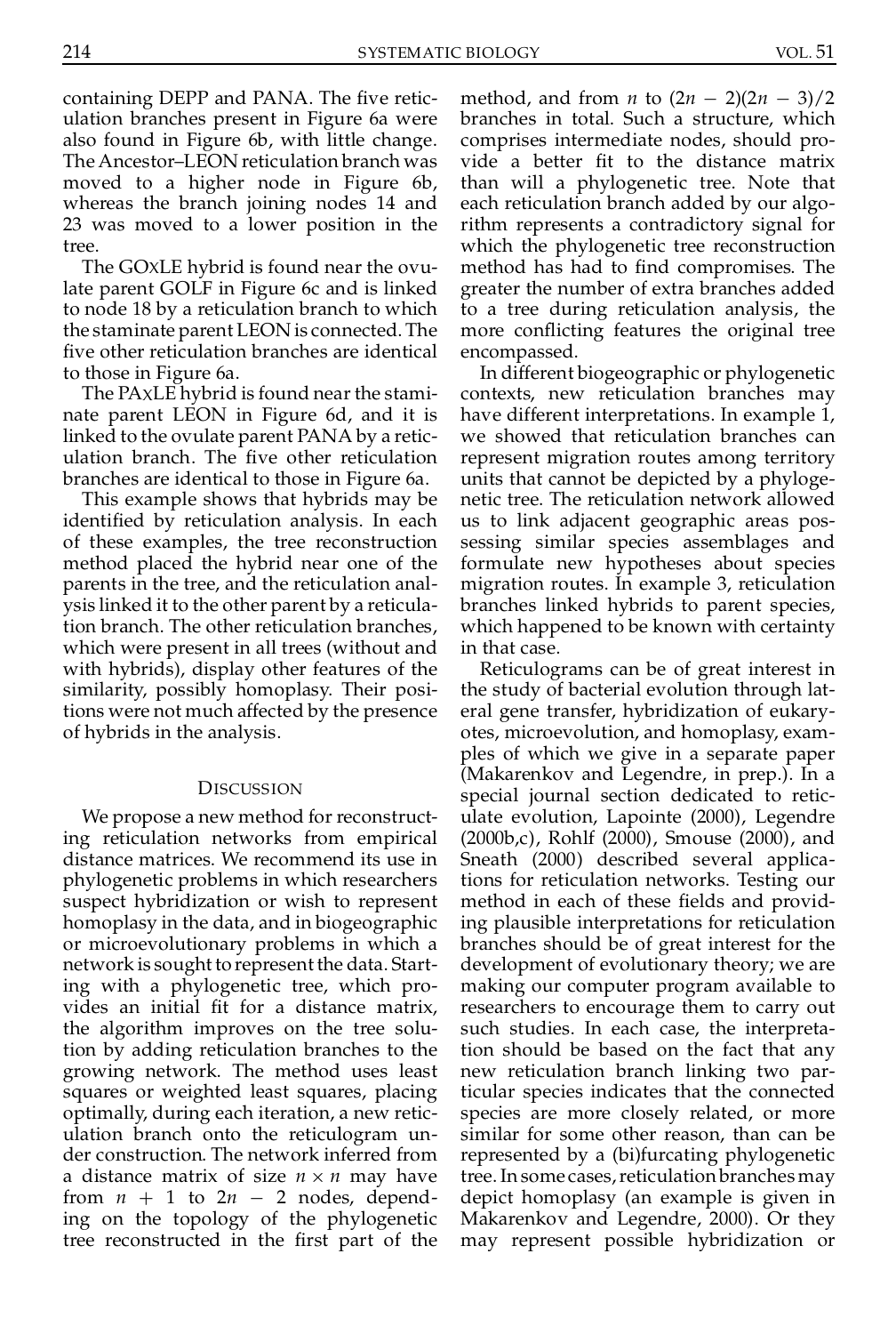mutation events that occurred during evolution, or suggest that connected species could have a common ancestor. Examples of these cases remain to be explored.

A Monte Carlo study supported the supe riority of reticulograms, using the criteria described in this paper, over phylogenetic trees for fitting reticulated data. The algorithm proposed in this paper remains, however, a heuristic strategy to approximate a distance matrix by a reticulogram with a fixed number ofnodes; it does not guarantee an optimal solution. The resulting reticulogram depends heavily on the phylogenetic tree from which the reticulation network reconstruction algo rithm starts; different initial trees may lead to different sets of reticulation branches. The present algorithm could be improved by re arranging the reticulogram topology during each iteration or by removing and replacing some branches. This will be the subject of another paper.

The heuristic algorithm for reconstructing reticulation networks described in this paper has been included in the T-REX package developed by Makarenkov and Casgrain (2000) (see Makarenkov, 2001). In addition to reticulation analysis, the T-REX program includes some popular phylogenetic tree fitting algorithms: ADDTREE of Sattath and Tversky (1977), neighbor-joining of Saitou and Nei (1987), unweighted neighborjoining of Gascuel (1997), the method of weighted least squares of Makarenkov and Leclerc (1999), and others. It is available as freeware to the research community at  $URL < **http://www.fas.umontreal.ca/biol/**$  $URL < **http://www.fas.umontreal.ca/biol/**$  $URL < **http://www.fas.umontreal.ca/biol/**$  $casgrain/en/labo/t-rex/>.$  $casgrain/en/labo/t-rex/>.$  T-REX allows users to visualize tree and reticulogram structures but does not map individual characters on trees or reticulate phylogenies.

#### ACKNOWLEDGMENTS

We are grateful to Philippe Casgrain for his contribution to programming the T-REX package. Through this package, the new method is now available to the scientific community. We are also grateful to Eric Le Boulengé from Université Catholique de Louvain, Belgium, who provided the Mahalanobis distance matrix reported in Table 4; to Lucinda McDade, who kindly sent us her data table for the *Aphelandra* example and provided explanations about the data; and to Associate Editor Roberta Mason-Gamer as well as two anony mous reviewers for stimulating comments and discus sion. This research was supported by NSERC grantnumber OGP7738 to P.L.

#### **REFERENCES**

- ALROY, J. 1995. Continuous track analysis: A new phylogenic and biogeographic method. Syst. Biol. 44: 152–178.
- BANDELT, H.-J. 1995. Combination of data in phyloge netic analysis. Plant Syst. and Evol. Suppl. 9:355–361.
- BANDELT, H.-J., AND A. W. M. DRESS. 1989. Weak hier archies associated with similarity measures—A phylogenetic clustering technique. Bull. [Math.](http://lindoro.catchword.com/nw=1/rpsv/cgi-bin/linker?ext=a&reqidx=/0092-8240^28^2951L.133[aid=2308851]) Biol. 51: [133–166.](http://lindoro.catchword.com/nw=1/rpsv/cgi-bin/linker?ext=a&reqidx=/0092-8240^28^2951L.133[aid=2308851])
- BANDELT, H.-J., AND A. W. M. DRESS. 1992a. Split de composition: A new and useful approach to phyloge netic analysis of distance data. Mol. Phylogenet. Evol. 1:242–252.
- BANDELT, H.-J., AND A. W. M. DRESS. 1992b. A canonical decomposition theory for metrics on a finite set. Adv. Math. 92:47-65.
- BARTHÉLEMY, J. P., AND A. GUÉNOCHE. 1991. Trees and proximity representations. Wiley, New York.
- BRYANT, D., AND P. WADDELL. 1998. Rapid evaluation of least-squares and minimum-evolution criteria on phylogenetic trees. Mol. Biol. Evol. 15:1346–1359.
- BUNEMAN, P. 1974. A note on metric properties of trees. J. Comb. Theory B, 17:48–50.
- CAMIN, J. H., AND R. R. SOKAL. 1965. A method for de ducing branching sequences in phylogeny. Evolution 19:311–326.
- DAY, W. H. E. 1987. Computational complexity of infer ring phylogenies from distance matrices. Bull. Math. Biol. 49:461–467.
- DAY, W. H. E. 1996. Complexity theory: An introduction for practitioners of classification. Pages 199–233 *in* Clustering and classification (P. Arabie, L.J. Hubert, and G. De Soete, eds.). World Scientific Publishers, River Branch, New Jersey.
- DE SOETE, G., AND J. D. CARROLL. 1996. Tree and other network models for representing data. Pages 157–197 in Clustering and classification (P. Arabie, L.J. Hubert, and G. De Soete, eds.). World Scientific Publishers, River Branch, New Jersey.
- DIDAY, E., AND BERTRAND, P. 1986. An extension of hierarchical clustering: The pyramidal representation. Pages 411–424 *in* Pattern recognition in practice (E. S. Gelsema and L.N. Kanal, eds.). North-Holland, Amsterdam.
- DRESS, A., D. HUSON, AND V. MOULTON. 1996. Analyzing and visualizing sequence and distance data using SplitsTree. Discrete Appl. Math. [71:95–109.](http://lindoro.catchword.com/nw=1/rpsv/cgi-bin/linker?ext=a&reqidx=/0166-218X^28^2971L.95[aid=2308853])
- FEGER, H.,AND W.BIEN. 1982. Networkunfolding. Social Networks 4:257–283.
- FEGER, H., AND U. DROGE. 1984. Ordinale netzerk skalierung [Ordinal network scaling]. Kölner Zt. Soziol. Sozialpsychol. 3:417–423.
- FELSENSTEIN, J. 1997. An alternating least-squares approach to inferring phylogenies from pairwise distances. Syst. Zool. 46:101–111.
- GASCUEL, O. 1997. Concerning the NJ algorithm and its unweighted version, UNJ. Pages 149–170 *in* Mathematical hierarchies and biology. DIMACS Series in Discrete Mathematics and Theoretical Computer Sci ence (B. Mirkin, F. R. McMorris, F. Roberts, and A. Rzhetsky, eds.). American Mathematical Society. Providence, Rhode Island.
- GASCUEL, O. 2000. Data model and classification by trees: The minimum variance reduction (MVR) method. J. Classif. 17:67–99.